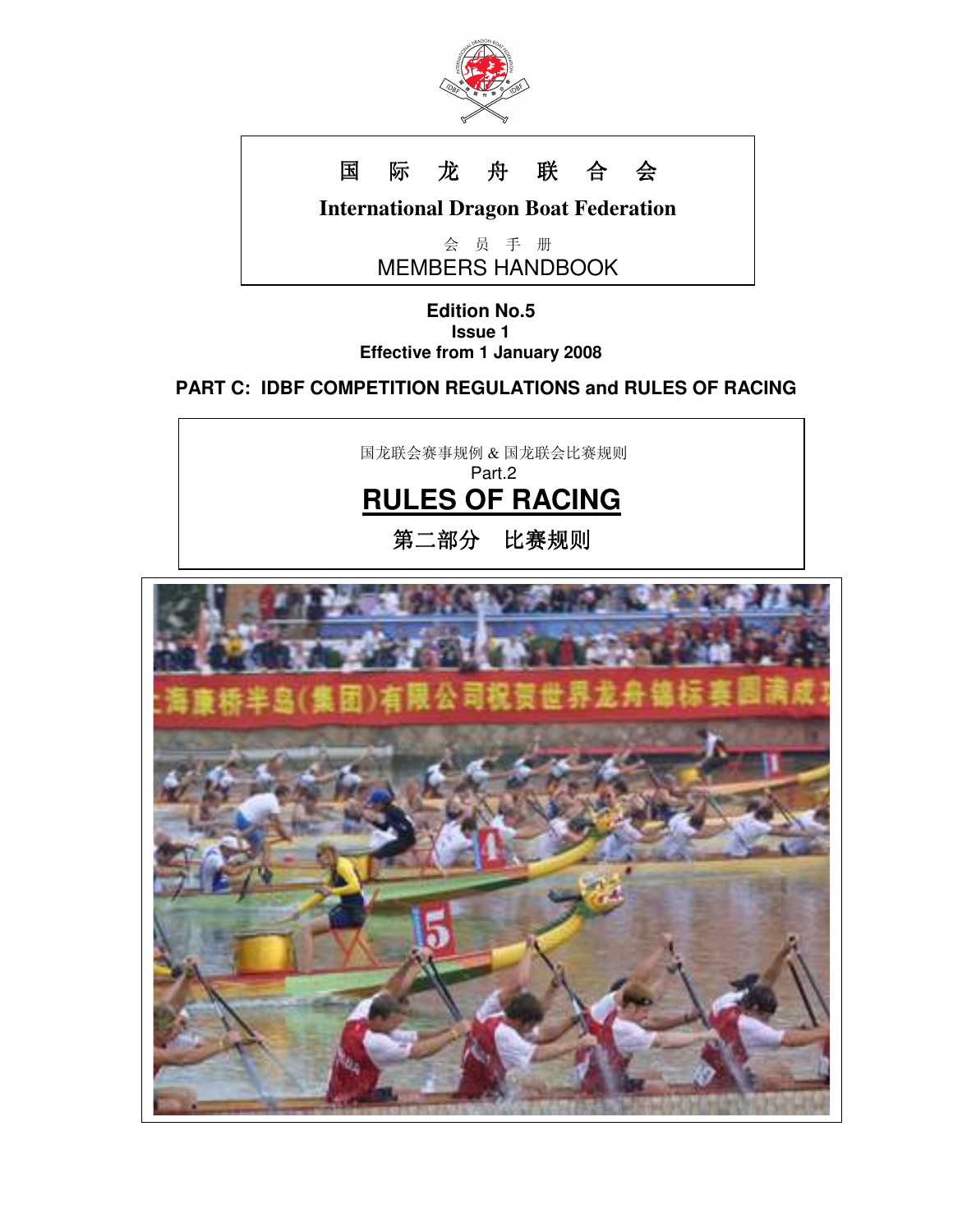# **LAYOUT FOR MEDAL PRESENTATION CEREMONY AREA**

The medal ceremonies, at a World Championships Regatta, take place on the regatta course at least 20 minutes after the final to which they are applicable. This time space is to allow for any protests that may arise, from the competing crews concerning the result, once a race result has been officially notified.

The positioning of the presenters and recipients of medals at a Presentation Ceremony for a World Championship Regatta is as follows:



National or Territorial or Club Flags.

These flag poles can be sited behind the Presentation Podium or to either side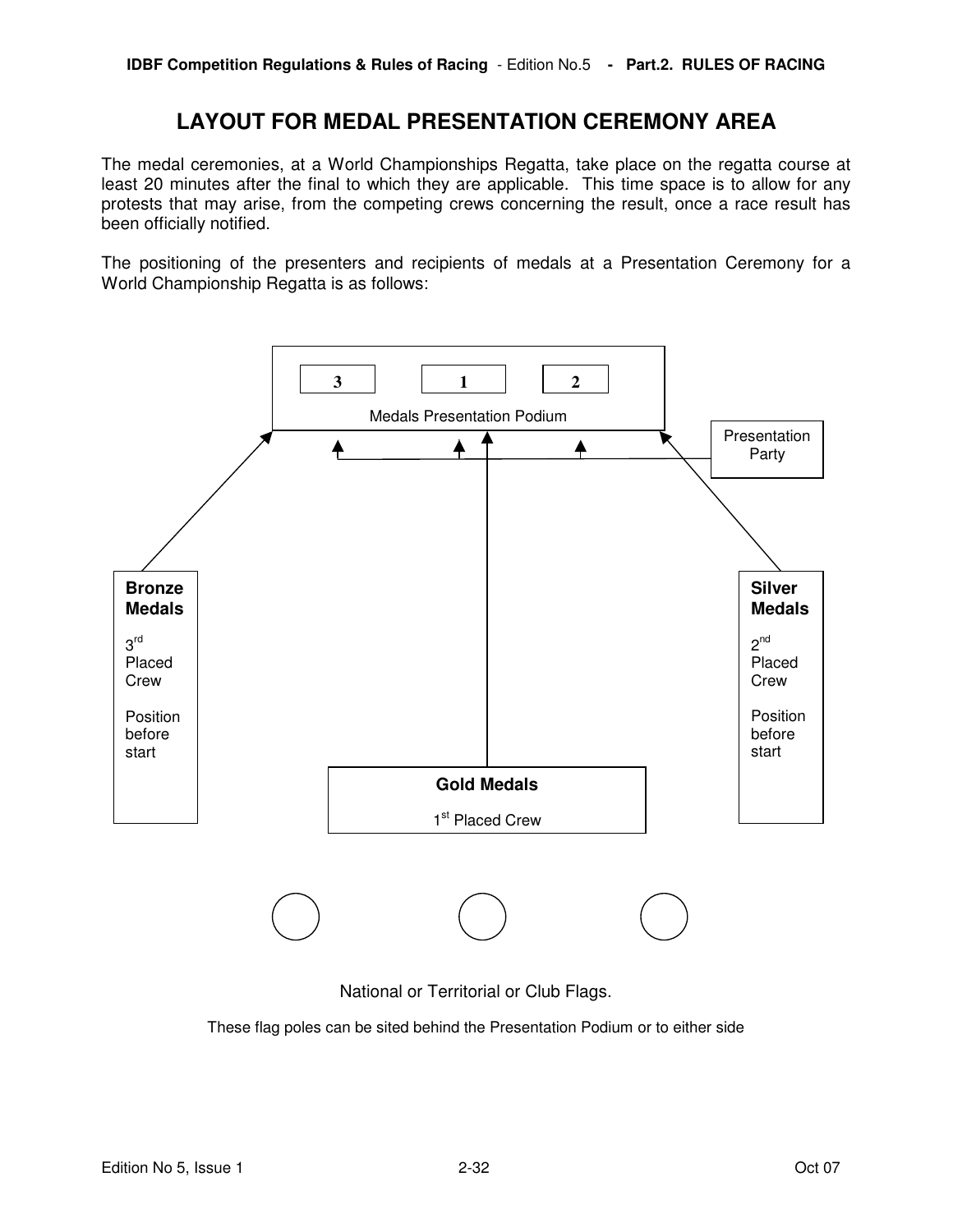IDBF Competition Regulations And Rules Of Racing

 $(5<sup>5H</sup>$  Edition)

第二部分 比赛规则

# **Part 2. IDBF RULES OF RACING**

 第一部分 **CONTENTS**

|                |                                                                                                                                                                                                                                                                                               |                                             | Paragraphs                                                                                                                         | Page                                             |
|----------------|-----------------------------------------------------------------------------------------------------------------------------------------------------------------------------------------------------------------------------------------------------------------------------------------------|---------------------------------------------|------------------------------------------------------------------------------------------------------------------------------------|--------------------------------------------------|
|                | <b>Introduction</b>                                                                                                                                                                                                                                                                           |                                             |                                                                                                                                    | 5                                                |
| R <sub>1</sub> | 总则<br>适用范 围争议、抗议及申诉<br>General:<br>Scope, Disputes, Protests & Appeals                                                                                                                                                                                                                        |                                             | R <sub>1.1</sub> - R <sub>1.2</sub>                                                                                                | 6                                                |
| R <sub>2</sub> | <b>Control of the Competition</b>                                                                                                                                                                                                                                                             | 赛事管理                                        |                                                                                                                                    |                                                  |
|                | <b>Technical Officials; Supporting Officials</b><br><b>Competition Committee, Duties</b><br>Race Jury<br>Race Secretariat                                                                                                                                                                     | 赛事技术职员<br>赛事委员会<br>比赛陪审团<br>比赛秘书处           | R <sub>2.1</sub> - R <sub>2.3</sub><br>R <sub>2.4</sub> - R <sub>2.6</sub><br>R <sub>2.7</sub> - R <sub>2.9</sub><br>R2.10 - R2.11 | 6<br>$6 - 7$<br>$\overline{7}$<br>$\overline{7}$ |
| R <sub>3</sub> | <b>Duties of the Race Officials</b>                                                                                                                                                                                                                                                           | 赛事职员职责                                      |                                                                                                                                    |                                                  |
|                | Chief Official; Race Secretary; Race Control 赛事职员总管<br>Chief Judge; Finish Line Judges<br>Chief Time-Keeping; Time Keepers<br>Chief Starter, Starter; Aligner<br><b>Course Umpire; Turning Point Umpires</b><br>Chief Boat Marshal; Boat Marshals<br>Safety Officer; Press Officer; Announcer | 总评判<br>总计时员<br>发号员<br>赛道裁判<br>赛艇总纠察<br>安全官员 | R3.1 - R3.3<br>R3.4 - R3.5<br>R3.6 - R3.7<br>R3.8 - R3.9<br>R3.10<br>R3.11 - R3.12<br>R3.14 - R3.16                                | 8<br>8<br>9<br>9<br>10<br>$10 - 11$<br>$11 - 12$ |
| R <sub>4</sub> | <b>Conduct of Crews</b>                                                                                                                                                                                                                                                                       | 赛队操守                                        |                                                                                                                                    |                                                  |
|                | Direction from Race Officials; the Drummer                                                                                                                                                                                                                                                    |                                             | R4.1 - R4.4                                                                                                                        | 12                                               |
| R <sub>5</sub> | <b>Marshalling/Embarking</b>                                                                                                                                                                                                                                                                  | 集合登船                                        |                                                                                                                                    |                                                  |
|                | <b>Crews Responsibility</b><br>Paddle Breakage/Equipment Failure<br>Reporting to Crew Assembly Area<br>Boats, Embarking, Movement, Changes                                                                                                                                                    | 赛队责任<br>划桨断裂或设备失灵 R5.2<br>登船<br>龙舟          | R <sub>5.1</sub><br>R <sub>5.3</sub><br>R5.4 - R5.7                                                                                | 12 <sub>2</sub><br>12 <sub>2</sub><br>12<br>13   |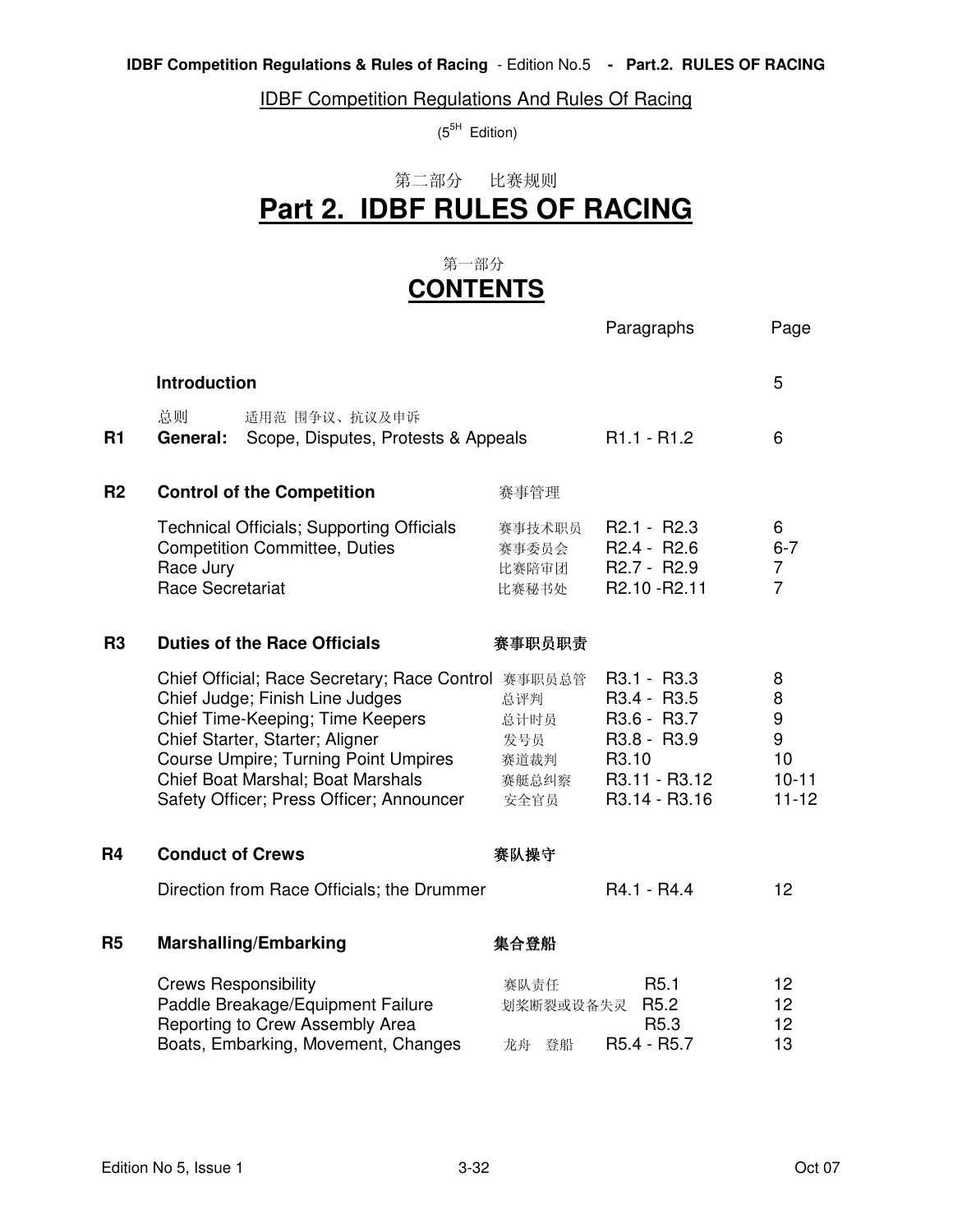| R <sub>6</sub>  | <b>Starts and Starting Procedures</b>                                                                                                                                                                                                                                                                                                    | 出发及出发步骤                                                                      |                                                                                                                       |                                                                  |
|-----------------|------------------------------------------------------------------------------------------------------------------------------------------------------------------------------------------------------------------------------------------------------------------------------------------------------------------------------------------|------------------------------------------------------------------------------|-----------------------------------------------------------------------------------------------------------------------|------------------------------------------------------------------|
|                 | Start Area; Late Arrivals, Racing Lane<br><b>Starting Position; Aligning</b><br><b>Starters Commands</b><br><b>Starting Signals; Alternatives, False Starts</b><br>Course Umpires Tasks; Drummers Task<br>Penalties; Jumping the Start<br>Damage to boats at the Start<br>Equipment Failure off the Start<br>Recall by the Course Umpire | 出发区 迟到<br>起步位置<br>发号员的号令<br>起步信号<br>在起步时发生船只损坏<br>设备在起点处失灵<br>赛道裁判重新召集 R6.16 | R6.1 - R6.3<br>R6.4 - R6.5<br>R6.6<br>R6.7 - R6.9<br>赛道裁判的任务 R6.10 - R6.11<br>处罚 过早起步 R6.12 - R6.13<br>R6.14<br>R6.15 | 13<br>$13 - 14$<br>14<br>14<br>14<br>$14 - 15$<br>15<br>15<br>15 |
| R <sub>7</sub>  | <b>Race Conduct</b>                                                                                                                                                                                                                                                                                                                      | 比赛守则                                                                         |                                                                                                                       |                                                                  |
|                 | Correct Course and Clear Water 正确赛道及保持适当水面距离 R7.1<br>Penalties; Umpires Warnings<br>处罚<br>Racing Line; Wake Riding<br>Overtaking; Collisions, Distress Signal<br>Boat Swamping, Capsizes, Damage<br>Turns; Turn Buoys                                                                                                                    | R7.2 - R7.3<br>比赛线<br>超船 撞船<br>船只损坏                                          | $15 - 16$<br>R7.4 - R7.5<br>R7.6 - R7.7.1<br>R7.8 - R7.9<br>转向 转向浮标 R7.10 - R7.11                                     | 15<br>16<br>16<br>16<br>17                                       |
| R <sub>8</sub>  | <b>Finishes</b>                                                                                                                                                                                                                                                                                                                          | 终点                                                                           |                                                                                                                       |                                                                  |
|                 | Crossing the Finish Line<br><b>Dead Heats</b><br>Disembarking                                                                                                                                                                                                                                                                            | 穿过终点线<br>赛队名次相同<br>下船                                                        | R8.1<br>R8.2<br>R8.3                                                                                                  | 17<br>17<br>17                                                   |
|                 |                                                                                                                                                                                                                                                                                                                                          |                                                                              |                                                                                                                       |                                                                  |
| R <sub>9</sub>  | Disputes, Protests, Disqualification's and Appeals                                                                                                                                                                                                                                                                                       |                                                                              | 争议、抗议、取消资格及申诉                                                                                                         |                                                                  |
|                 | <b>Disputes</b><br>Racing Protests; Protest Fees<br>Action and Timings; Decisions<br>Disqualification's<br>Appeals; Time Limit; Appeal Fees<br><b>Jury Meetings</b><br><b>Final Decisions and Appeals</b><br><b>IDBF Executive Committee</b>                                                                                             | 争议<br>比赛抗议<br>行动及时限<br>取消资格<br>申诉<br>时限<br>陪审团会议<br>最终裁决及申诉<br>国龙联会执行委员会     | R9.1<br>R9.2 - R9.3<br>R9.4 - R9.5<br>R9.6<br>R9.7 - R9.9<br>R9.10<br>R9.11<br>R9.12                                  | 17<br>17<br>$17 - 18$<br>18<br>18<br>18<br>18<br>18              |
|                 | 二千米以上龙舟比赛的比赛规则。                                                                                                                                                                                                                                                                                                                          |                                                                              |                                                                                                                       |                                                                  |
| <b>R10</b>      | Racing Rules for Dragon Boat Races over 2000 Metres                                                                                                                                                                                                                                                                                      |                                                                              | R <sub>10</sub> -R <sub>10.11</sub>                                                                                   | 19-22                                                            |
|                 | R11-13 Spare Rules<br>备用                                                                                                                                                                                                                                                                                                                 |                                                                              |                                                                                                                       | 22                                                               |
| R <sub>14</sub> | 国龙联会比赛规则的通过。<br>Adoption of the IDBF Racing Rules,                                                                                                                                                                                                                                                                                       | 最后条款<br><b>Concluding Provisions.</b>                                        | R <sub>14.1</sub>                                                                                                     | 22                                                               |
|                 | 比赛规则第4条附件<br>R4. Annex:<br><b>IDBF Disciplinary Code for Championship Regattas</b>                                                                                                                                                                                                                                                       | 国龙联会锦标赛及国际赛事纪律守则                                                             | $1 - 11$                                                                                                              | 23-25                                                            |
|                 | <b>Amendments 2005</b>                                                                                                                                                                                                                                                                                                                   |                                                                              |                                                                                                                       | 26                                                               |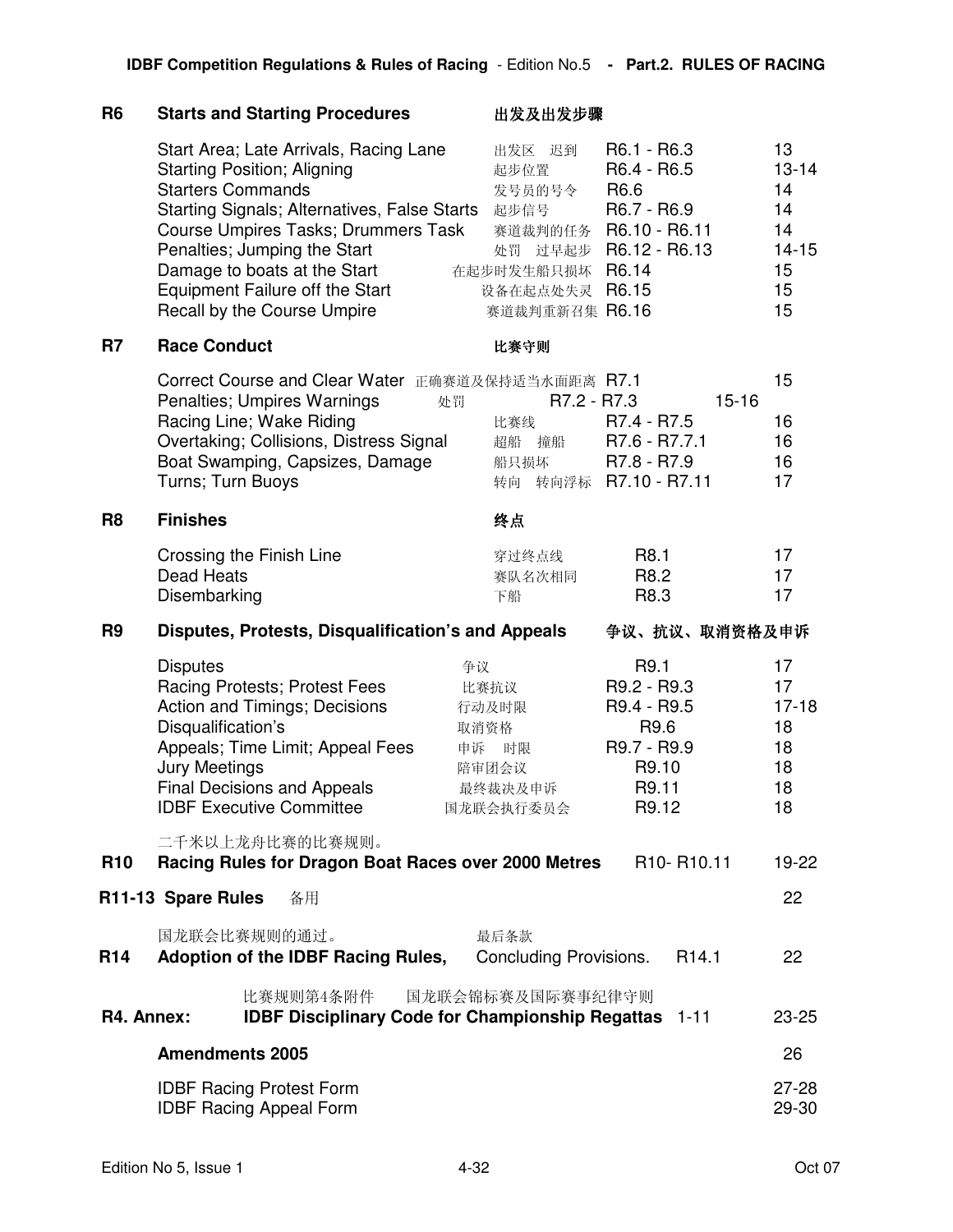

#### **Competition Regulations & Rules Of Racing**

## **PART. 2. RULES OF RACING**



Edition No.5

(Effective from 1st January 2008)

Preamble: The IDBF Rules of Racing, as now published in this Fifth Edition, have been revised and updated, following the 11<sup>th</sup> IDBF Congress on 21<sup>st</sup> September 2007. All amendments, revisions and additions to the Third Edition of 2001, and Fourth Edition of 2004 are shown by a month/year date in brackets. Where the number of a Racing Rule has been changed, due to new Rule being introduced, the old Rule number is shown in brackets after the current one. (The amendments and additions to the 2nd Edition of 1997, are highlighted by a vertical line shown in the right hand margin of the current text). Any **Rules of Racing introduced by the IDBF Council, in 2006 or 2007, are shown in italic writing and marked in brackets with the month/year.**

**Introduction:** The Rules of Racing (Racing Rules) that follow have been formulated for use in IDBF Championships and other races at International level organised or sanctioned by the IDBF.

They are not intended to replace those already in use by National Dragon Boat Associations and Dragon Boat Groups, in their own countries, or at International Races not under IDBF control, unless such organisations chose to use them.

The IDBF accepts and appreciates the fact that the design and competitive use of the Chinese Dragon Boat can and does, vary around the world. The established International Dragon Boat Races are mainly for Club based crews and the IDBF does not wish to change this traditional status quo.

However, competition between crews selected to represent their country in legitimate International Competition, cannot effectively take place without an internationally constituted governing body, such as the IDBF, guiding such development and representing the interests of its members with other sports and organisations.

It is accepted by IDBF Members that if International Competition is to take place, in a meaningful and acceptable way, then the Rules under which they are conducted should be standardised. These Rules of Racing have been formulated with this objective in mind.

Many of them are in use in traditional Dragon Boat Races, or in other water sports with similar requirements to that of Dragon Boat Racing. The remainder have been formulated from the practical experience gained in organising IDBF and Continental Championships.

The Duties of Race Officials which are equally valid for any level of competition, are also included in these Rules.

**These Rules may be used by IDBF Member Organisations, or others, as the basis of, or indeed supplementary to, their own Rules of Racing, providing that an acknowledgement for the use of the IDBF Rules of Racing, is contained in any non IDBF publication.**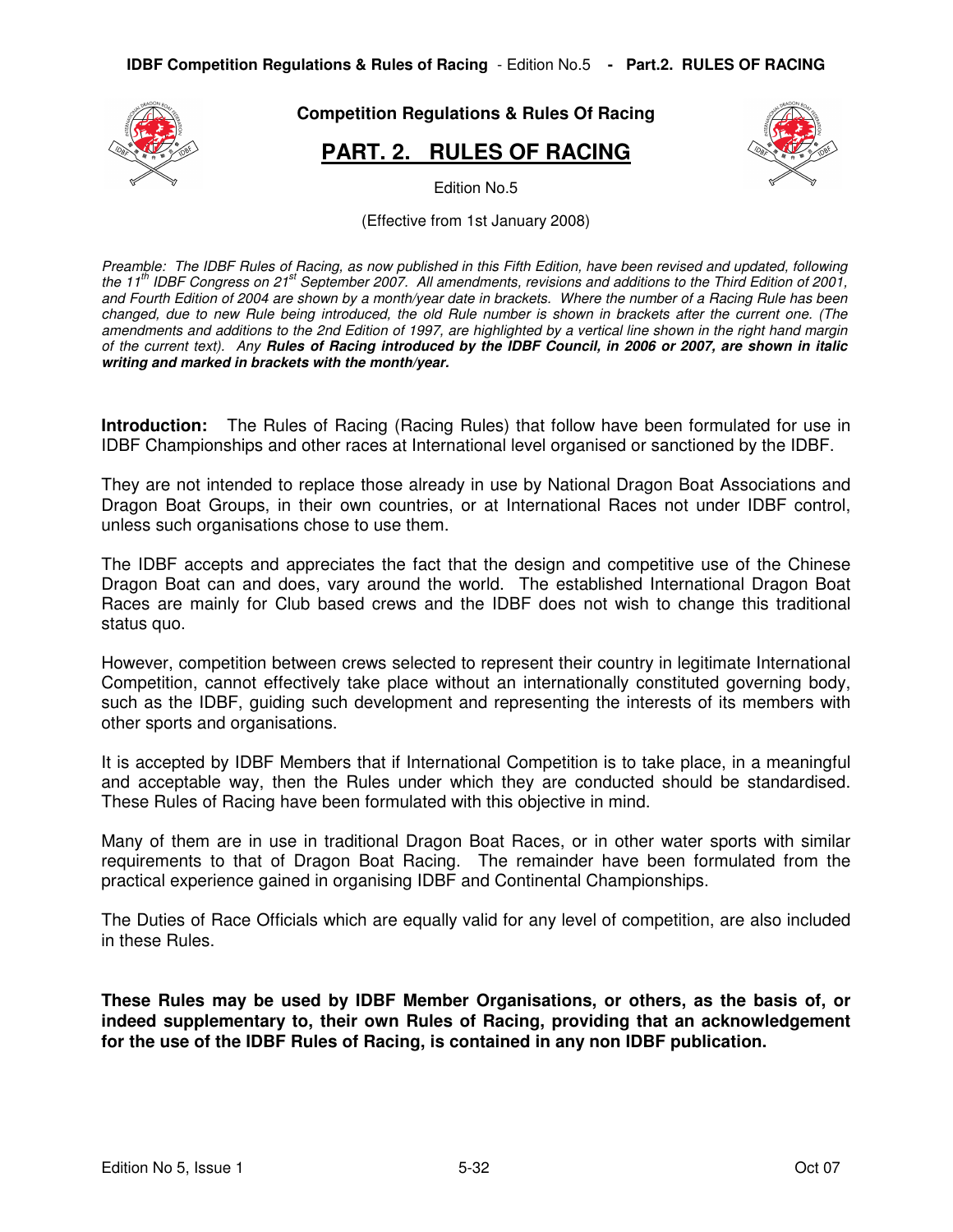### **R1. GENERAL**

**R1.1 Scope.** These Rules of Racing are primarily for IDBF Championships and IDBF organised or sanctioned International Races for National Crews. They should be used for IDBF Club Crew International Races, when practical to do so. Organisers of other Races may use them if appropriate, provided the words 'this competition is being run under the Racing Rules of the International Dragon Boat Federation' are published in the Programme.

**R1.2 Disputes, Protests & Appeals.** Objections concerning the right of a competitor or crew to compete in IDBF World Championships is dealt with in Competition Regulation 8. Other disputes at Championship events or sanctioned International Races for example, a complaint concerning a race result, shall be referred to the Competition Committee under Rule 2.6.3.

NOTE: The procedures concerning DISPUTES, PROTESTS, DISQUALIFICATIONS and APPEALS are detailed at the end of these Rules under Rule 9.

#### **R2. CONTROL OF THE COMPETITION**

**R2.1 Technical Officials (International).** IDBF Championships and, when the nature, extent and status demands, IDBF sanctioned international races shall be held under the supervision of the following Technical Race Officials, holding an International Race Officials Licence:

|                        | <b>Chief Official</b> |  | <b>Technical Director</b> |
|------------------------|-----------------------|--|---------------------------|
| Chief Judge.           | <b>Chief Umpire.</b>  |  | <b>Race Secretary</b>     |
| <b>Course Umpires.</b> | Starter(s).           |  | <b>Chief Boat Marshal</b> |
| Time-keeper(s)         | Judges.               |  | Race Recorder(s)          |

**R2.2** For IDBF International Races, if circumstances permit, one person may function in two of the above offices. Additional, non-IROL holding, officials may be appointed by the Race Director (Organiser) to cover such areas as photo-finish and aligning.

**R2.3 Supporting Officials (National).** The following Race Officials are deemed to be Supporting Officials and as such are not required to hold an International Race Officials Licence.

| <b>Safety Officer</b>        | <b>Boat Holders</b>  | <b>Boat Marshals</b>   |                                            |
|------------------------------|----------------------|------------------------|--------------------------------------------|
| <b>Photo-finish Operator</b> | <b>Site Stewards</b> |                        | <b>Timing System Operators (Computers)</b> |
| Aligners                     | <b>Boat Drivers</b>  | <b>Results Runners</b> |                                            |
| <b>Safety Assistants</b>     | <b>Medical Staff</b> | <b>Press Officer</b>   | <b>Announcer</b>                           |

**R2.4 Competition Committee.** For IDBF Championship events and IDBF sanctioned races the top technical management of the competition shall be in the hands of a COMPETITION COMMITTEE, which shall consist of the following officials:

#### **Chief Official. Chief Judge. Chief Umpire.**

One other Technical Race Official, nominated by the Chief Official, shall be appointed to the Competition Committee. The duties of this Official must allow the person concerned to be in the area of the Finish Line at all times, for example the Race Secretary.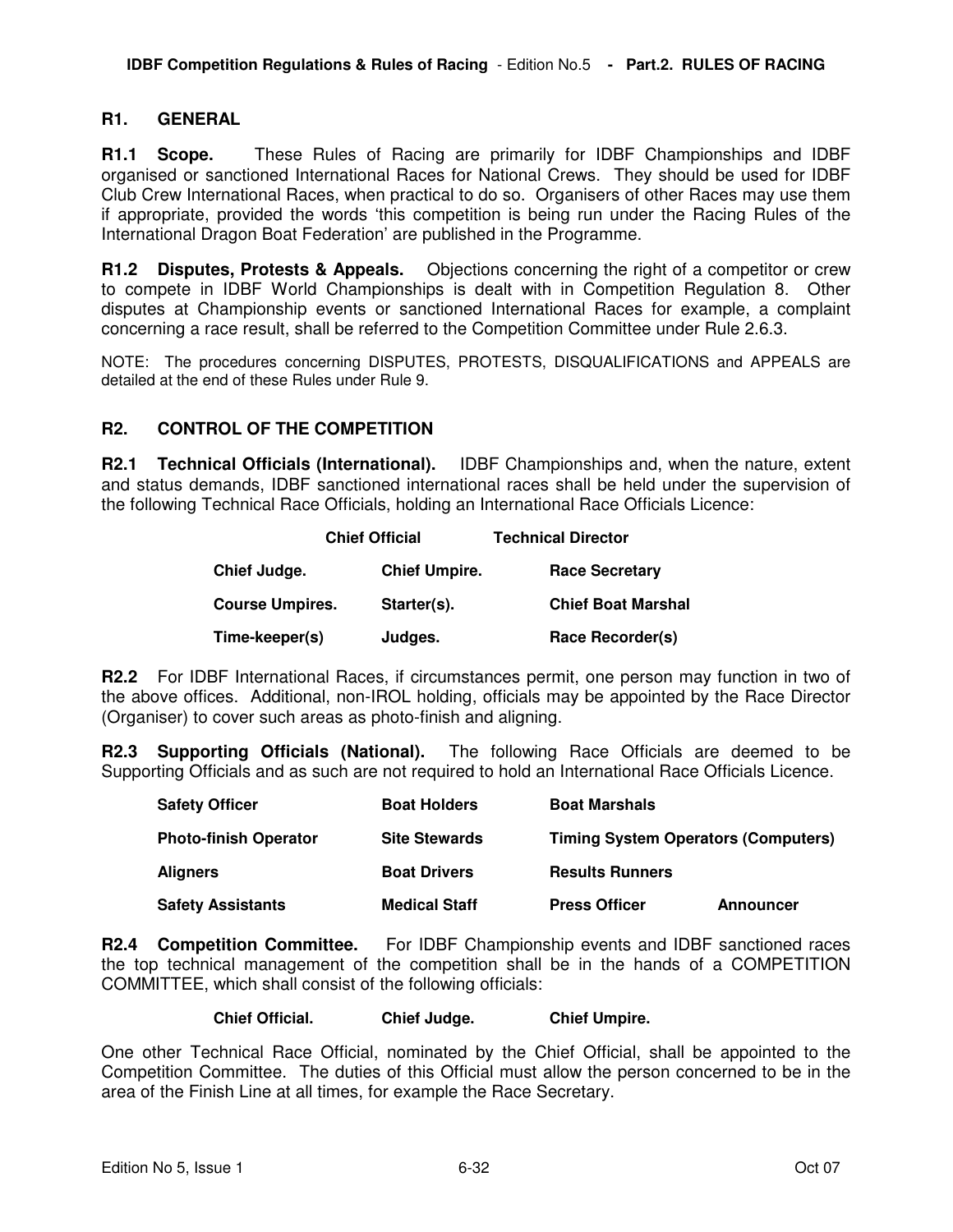#### **IDBF Competition Regulations & Rules of Racing** - Edition No.5 **- Part.2. RULES OF RACING**

**R2.5** For IDBF Championships the Chief Official; the Chief Judge and the Chief Umpire must belong to different IDBF Member Organisations and in addition the Chief Official must be a member of the IDBF Council or IDBF Competition & Technical Commission (C&TC). (This Rule suspended for EDBF Championship Regattas, by a decision of the EDBF Board – Feb 2002)

- **R2.6** The duties of the Competition Committee are to:
	- R2.6.1. Conduct and supervise the races on behalf of the Organising Committee.
	- R2.6.2. In the event of inclement weather or unforeseen circumstances which make it impossible for the competition to take place; postpone the races and re arrange them for another time.
	- R2.6.3 Hear any protests and settle any disputes between crews. Decide on all matters concerning the Competition Regulations and Racing Rules.
	- R2.6.4 Consult with the Race Officials, as necessary, before making a decision regarding any infraction of the Racing Rules.

**R2.7 Race Jury.** At IDBF Championships the final authority relating to the Competition Regulations and the Racing Rules, shall rest with a **CHAMPIONSHIP JURY.** This Jury shall consist of a minimum of three (3) up to a maximum of five (5) members from the IDBF Executive Committee and the Competition & Technical Commission, as nominated by the IDBF Executive Committee.

**R2.8 IDBF Executive President.** The IDBF Executive President, or his nominee, shall be appointed as Chairman of the Jury at a Championship event. For IDBF International Races a **RACE JURY** may be appointed by the Event Organiser consisting of Technical Race Officials, who hold IROLs and who are not officiating in the competition.

**R2.9** When a Jury is appointed at an IDBF Competition, all Race Officials and the Competition Committee shall be subordinate to the Jury.

**R2.10 Race Secretariat.** The Race Secretariat provides the clerical support for the Race Director and as such is responsible for producing technical information about the races during the actual competition. For example, the order of starting; race results' heat draw and intermediate draws. The recording and distribution of information to officials and to crews that require them, as well as other interested parties and the media, is the prime function of the Secretariat.

**R2.11** The number of people employed in the Race Secretariat will vary according to the size of the competition and the individual skills and experience of the officials in the Secretariat. The Secretariat may consist of both Technical and Supporting Officials, therefore the number of people employed in the Secretariat is left to the discretion of the Technical (Race) Director but included in their number will be the Press Officer and the Announcer.

NOTE: The Secretariat shall be headed by the Race Secretary (see R3.2).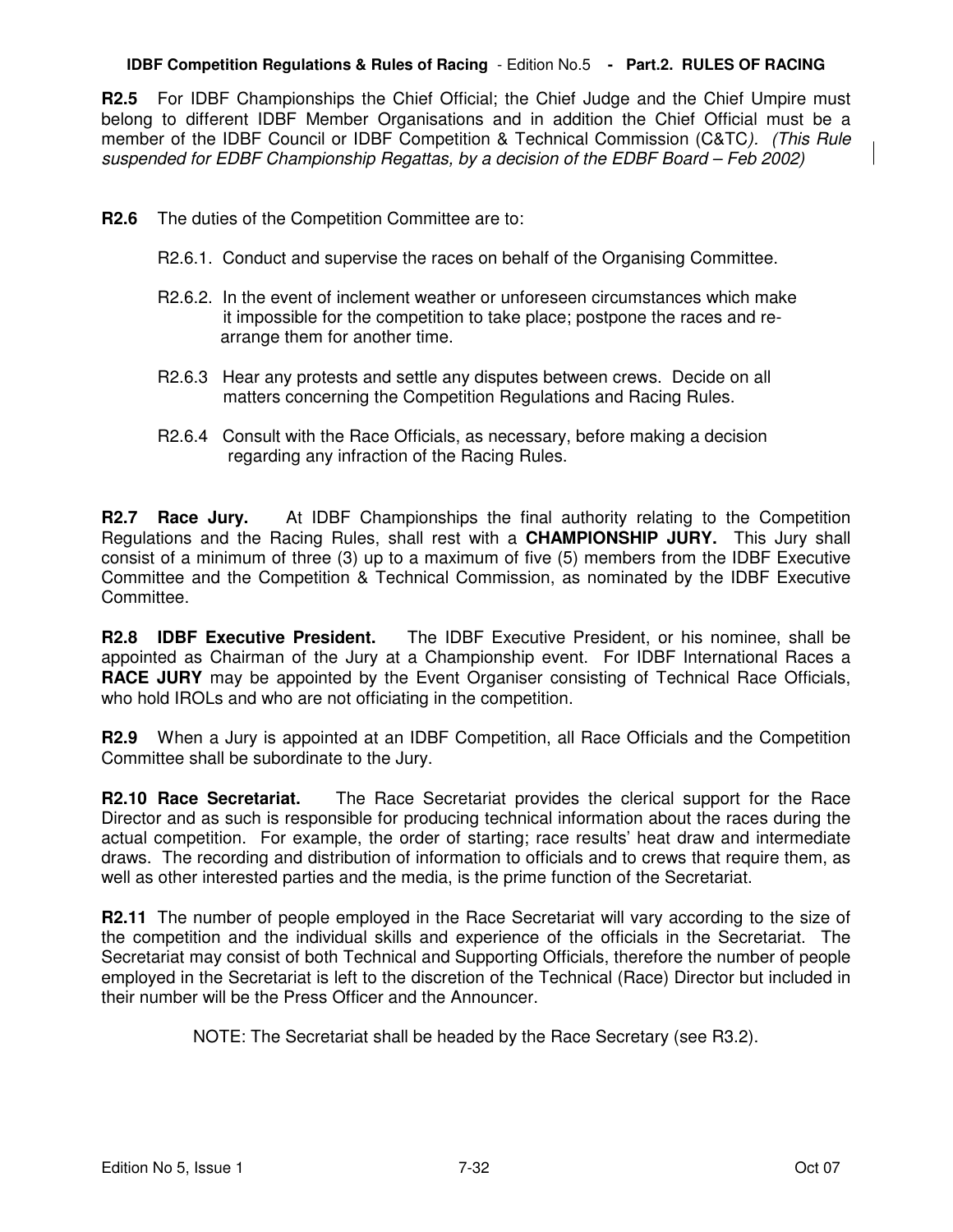### **R3. DUTIES OF THE RACE OFFICIALS.**

**R3.1 The Chief Official.** The Chief Official shall act as the Chairman of the Competition Committee. The Chief Official shall observe and supervise the races and ensure that the Race Programme is followed and runs to time. The Chief Official shall fully brief all Race Officials before the start of the competition, regarding their duties and shall:

- R3.1.1 At IDBF International Races decide on all matters arising from the actual event which are not dealt with in the IDBF Regulations or Racing Rules.
- R3.1.2 At IDBF Championships consult with the Chairman of the Jury on matters where clarification of the Racing Rules is needed.
- R3.1.3 The Chief Official shall be responsible for implementing the Disciplinary Code and additionally may disqualify any crew or competitor who behaves improperly or shows contempt by bad conduct or speech towards the Race Officials or any other persons, including spectators

**R3.2 The Race Secretary.** The Race Secretary shall supervise the work of the officials in the Race Secretariat and assist the Chief Official to effect the Race Programme by processing the race results and draws for the intermediate rounds and finals as published. In the event that changes have to be made to the order or format of the programme, the Race Secretary will carry out this task in conjunction with the Chief Official and the Technical (Race) Director. The Race Secretary may be assisted by a number of Race Recorders.

**R3.3 Race Control.** The Race Secretary together with the Technical (Race) Director and the Chief Official form the Race Control. The Race Control and Secretariat should be co-located.

**R3.4 The Chief Judge.** The Chief Judge is responsible for organising the Finish Line and Judges and shall record the order of the boats crossing the Finish Line independently of any Finish Line Judges. The Chief Judge shall:

- R3.4.1 In the event of a difference of opinion between Judges over the placings of the crews, adjudicate and have a casting vote.
- R3.4.2 When photo-finish equipment is used act on the advice provided by the photo-finish operator.
- R3.4.3 Notify the Finish Line Judges in good time before a race starts and after confirm with the Chief Official, and Race Secretary the finishing order of the race. The Chief Judge may also be the Chief Time-Keeper.

**R3.5 The Finish Line Judges.** The Finish Line Judges, when appointed, decide the order in which the boats have passed the Finish Line. Where at all possible there should be one Judge for each boat in a race. The Judges shall be situated at the Finish Post with a clear line of site, over the Finish Line, to the other post directly opposite, on the far side of the Regatta Course. The Finish Line Judges may also act as Time-Keepers.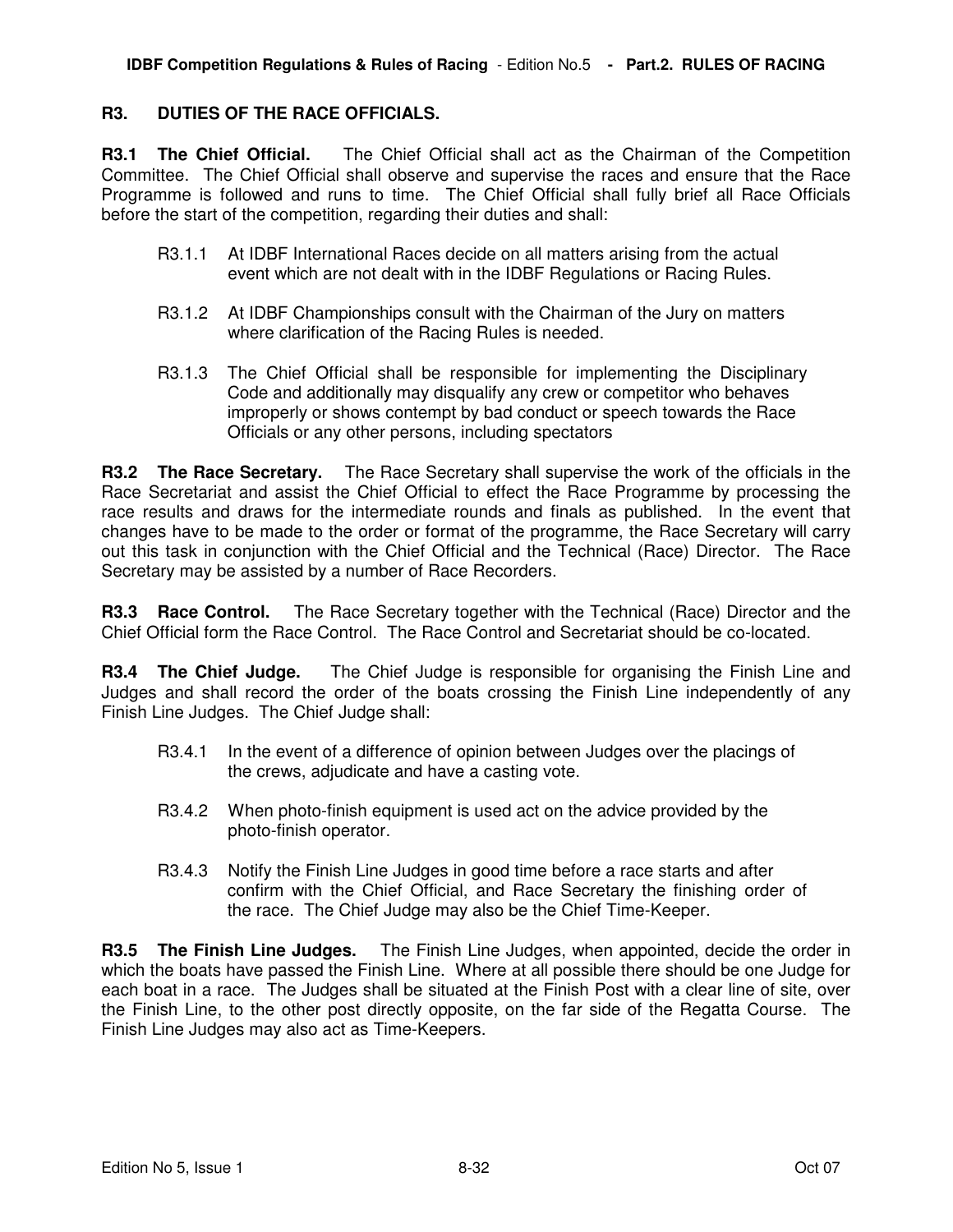**R3.6 The Chief Time-Keeper.** Times should be recorded by means of stop watches or electronic timing systems. The Chief Time-Keeper shall, before each race, ensure that all stop watches are wound and tested or electronic timing systems set and shall divide the work amongst the Time-Keepers.

- R3.6.1. The timing will start on a signal from the Starter. Each race shall be timed by at least two stop watches or electronic devices, one of which shall be a Control Clock operated by the Chief Time-Keeper.
- R3.6.2 At the end of each race the Chief Time-Keeper shall compare the times recorded by the Time-Keepers against the Control Clock. In the event of a time not being agreed, then the Control Clock shall be taken as correct.
- R3.6.3 The Chief Official and Race Secretary shall then be notified of the agreed times. In the event of a time not being recorded then this will be shown in the results as No Time (NT). The time recorded for a crew is secondary information and shall have no effect on the finish order of a race.

**R3.7 The Time-Keepers.** Time-Keepers, when appointed, shall record the times of the boats as they cross the Finish Line. Where possible there should be one Time-Keeper for each boat in the race. The Time-Keepers may also act as Judges.

**R3.8 The Starters.** There will be a Chief Starter and at least one Race Starter appointed by the Chief Official. **The Chief Starter is directly responsible to the Chief Official** for the efficiency of the starting facilities and procedures in conjunction with the Chief Umpire or other designated Course Umpire detailed to witness each start. (The Chief Starter may also act as a Race Starter) (Oct 04). **The Race Starter** shall decide all questions concerning the start of a race and shall inform the crews of their Racing Lanes in accordance with the Race Programme. If the Starter is positioned behind the crews, then the presence of an Aligner is required, who shall be responsible for deciding any False Starts. If the Starter is positioned to one side of the crews on the Start Line, then the Starter may also act as the Aligner, including the responsibility for False Starts. The Starter shall:

- R3.8.1 Before starting a race communicate with the Chief Official to confirm that all is ready at the Finish. When this confirmation is received the Starter shall call the boats to their places on the Start Line.
- R3.8.2 Check that the starting gun or other starting device, is in good working order before carrying out the starting procedures in accordance with the Rules of Racing.

**R3.9 Aligner.** When the boats are in the Starting Area, the Aligner shall be responsible for checking each crews attire; the number of competitors in each boat and each Dragon Boat's number. The Aligner will ensure that the composition of the crews is correct, for example, the number of females in a Mixed Crew. The Aligner shall:

- R3.9.1 Bring the boats to the Start Line, when they are called forward by the Starter and align them on the Start Line. When all the boats are level and correctly aligned, the Aligner shall notify the Starter.
- R3.9.2 When all the crews have indicated that they are ready raise a white flag, which shall remain raised until the race has started. In the event of a False Start, a Red flag shall be raised immediately and the white flag lowered.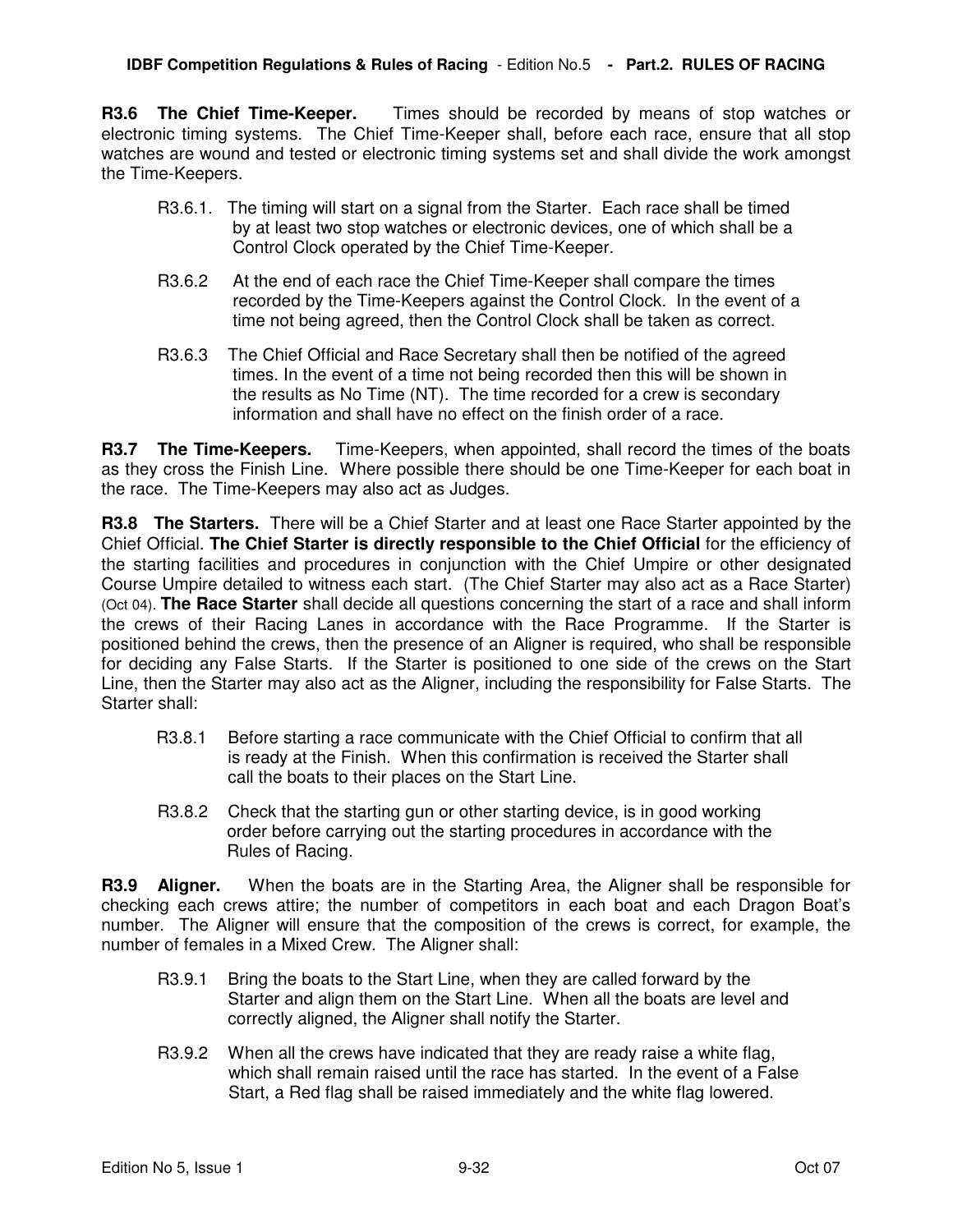**R3.10 The Umpires.** There will be a Chief Umpire and a number of Umpire's appointed by the Chief Official.

**The Chief Umpire** is directly responsible to the Chief Official and shall work with the Starter; the Umpires and the Safety Boat crews.

The Chief Umpire shall co-ordinate the work of the Course Umpires and ensure the efficiency of all waterborne supporting staff.

The Chief Umpire shall be responsible for the supervision of any crews moving on the course, before and after each race. (The Chief Umpire may also act as a Course Umpire). **(Oct 04).** 

**The Course Umpire**(s) shall, where possible, follow each race in an Umpire's motor boat. During the race, the Umpire shall see that the Racing Rules are complied with. The Course Umpire shall:

- R3.10.1 Show a White flag, at the end of the race if there is no infraction of the Rules. If there is an infraction of the Rules, a Red flag must be shown and the circumstances reported to the Chief Official. When a breach of the IDBF Disciplinary Code has occurred, before or during the race, the Umpire will show a Black (or Dark Blue) flag and report the circumstances to the Chief Official.
- R3.10.2 When an Umpire's boat is not used, then one or more Umpires shall be placed alongside the Regatta Course in such a way that they can fully ensure that the Racing Rules are being fully complied with.
- R3.10.3 **Turning Points Umpires.** When a race is run on a course with one or more Turning Points, at least one Umpire must be stationed at each Turning Point. Any infractions of the Rules occurring at the Turning Points shall be reported to he Chief Official when the last boat has completed the turn for the last time in the race.

**R3.11 The Chief Boat Marshal.** The Chief Boat Marshal shall be responsible for the efficiency of the Crew Assembly and Boat Marshalling areas and shall direct the work of the Race Officials working in these areas. The Chief Boat Marshal shall:

 R3.11.1 Confirm that the crews have been correctly called forward to the Crew Assembly Area; carry out any random checks, authorised by the Chief Official to confirm the identity of competitors.

> Record the number of competitors in each boat against the appropriate Crew List and ensure that the composition of each crew is correct, for example the number of females in a Mixed Crew and that there is not a male Helm or Drummer in a women's crew.

- R3.11.2 Call the crews forward from the Crew Assembly Area to the Boat Marshalling Area in sufficient time to ensure that all the crews in a race embark and reach the Starting Area in good time for their race.
- R3.11.3 Ensure that all competitors who are using their own paddles have their paddles checked, by the Boat Marshals, to ensure that they are to the specification, if any, laid down for the competition.
- R3.11.4 Check that all crews are 'Fit to Race' and if any competitor or crew is not fit, notify the Chief Official and ensure that they do not race.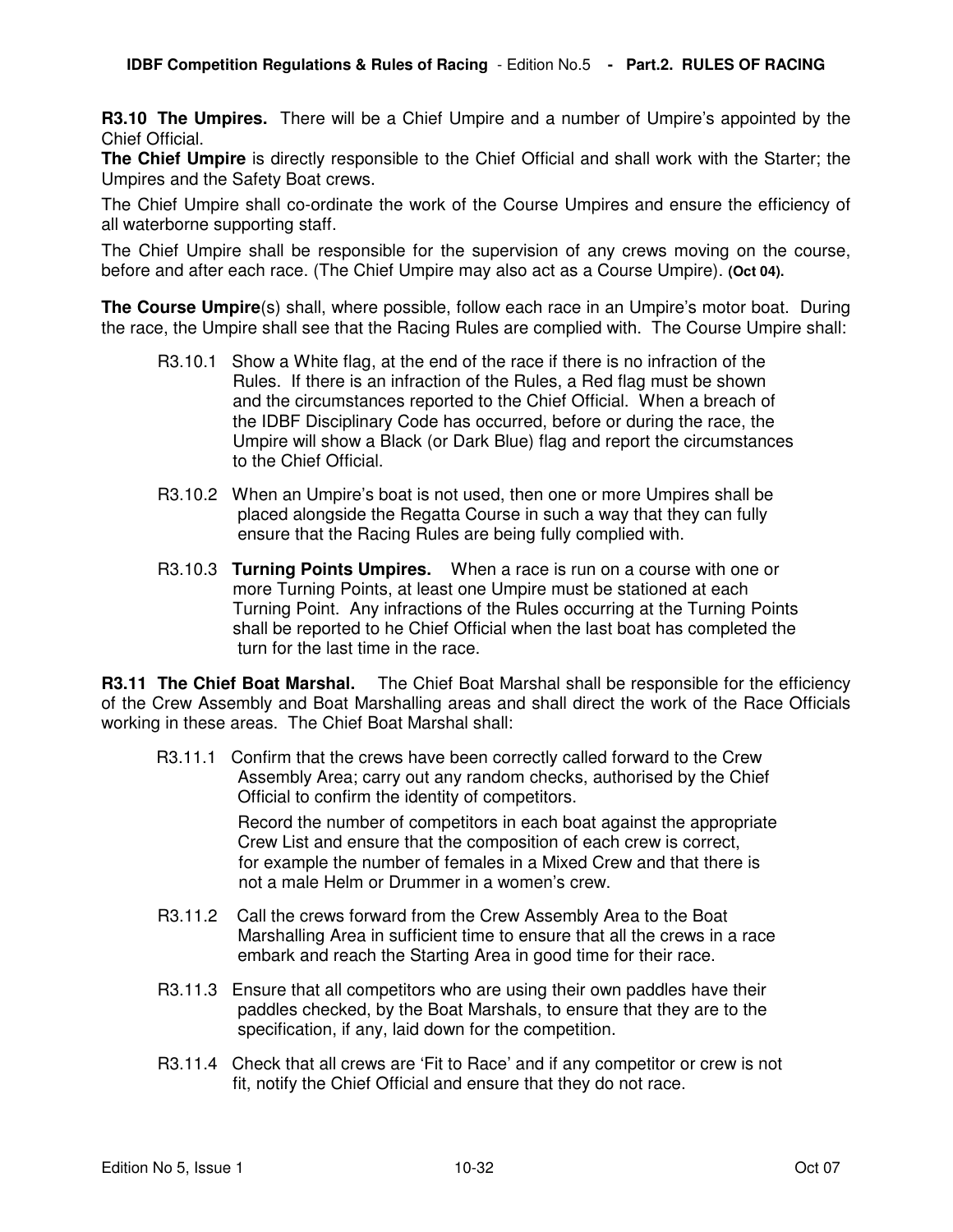**R3.12 The Boat Marshals.** The Boat Marshals shall supervise the crews in the Crew Assembly area and ensure that all boats and equipment conform to the IDBF Boat Regulations and are compatible with all others in use at the competition. The Boat Marshals shall:-

- R3.12.1 Check that all boats and equipment are in good racing order before and after each race and that each boat has two spare paddles on boat, at all times. When race paddles are provided by the Organising Committee the Marshals shall ensure that a full set remains with each boat.
- R3.12.2 Allocate crews to boats according to the Race Programme and ensure that the right crews are embarked in the right boats before the crews leave the embarking platforms. Check that crews are in their correct racing colours and that competitors do not strap or fix themselves into the boat in any way, unless prior authority has been given by the Chief Official.
- R3.12.3 Ensure that each crew is embarked safely and that buoyancy aids are available and when necessary worn by those that require them.

**R3.13 Safety Officer.** The Safety Officer is responsible for all matters concerning the safety of the competing crews whilst they are on the water. The Safety Officer shall ensure that the following facets of safety have been planned and provided for:

- R3.13.1 That an Event Safety Plan is made to cover emergency procedures and major incidents and that the details are communicated to all Crew Managers and Race Officials.
- R3.13.2 That a suitable number of trained rescue personnel and properly equipped rescue craft are available. That Personal Floatation Aids are available.
- R3.13.3 That the arrangements for embarking and disembarking crews are suitable and adequate, for the number of competitors involved.
- R3.13.4 That a water circulation plan and system has been established and included in the instructions issued to managers and officials.
- R3.13.5 That a Crew information sheet is completed prior to a crew racing which records the details of known weak swimmers and any medical history, such as asthma, epilepsy, which may adversely affect a crew member whilst on the water. Such information may be annotated on a crews Crew List, held by the Chief Boat Marshall.
- R3.13.6 To establish an effective communication system between the SO; the Safety Boats (rescue craft) and the Umpires' boats and to ensure that the correct rescue procedures are adopted in the event of a crew capsizing.
- R3.13.7 The Safety Officer shall be personally responsible for ensuring that a head count of crew members from a capsized boat takes place when the crew returns to land and before any of the rescue craft are stood down.

**R3.14** The Safety Officer shall attend all Managers and Race Officials meetings to brief those present on the safety systems and procedures in operation. If immediately before, or during the competition, a change in the weather; or if water conditions, or any other factor constitutes, in the opinion of the Safety Officer, a hazard to the health and safety of the competing crews, then he (or she) shall advise the Chief Official to postpone, delay or cancel, one or more races, or the competition in its entirety, until it is safe to race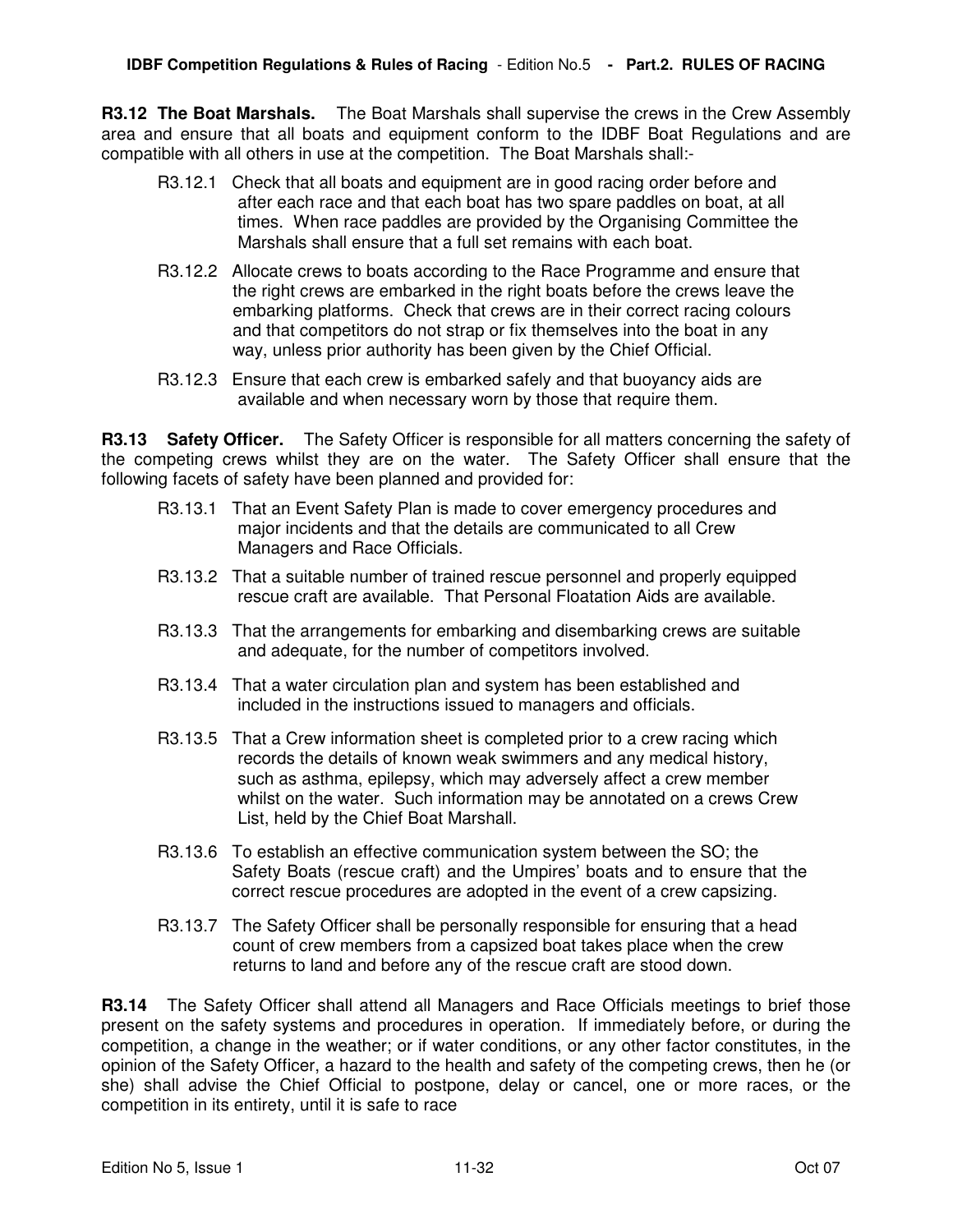**R3.15 Press Officer.** The Press Officer must provide as much information as possible on Dragon Boat Racing; the competition; specific crews and races to media representatives, before during and after the event. The Press Officer is therefore authorised to ask for such information from Race Officials and the Crew Managers of the participating crews.

**R3.16 The Announcer.** The Announcer shall provide a public information service during the competition and on the instructions of the Chief Official or Race Secretary announce the start of each race, the order of the crews at the start and where possible, give a running commentary on each race. When the result is confirmed by the Chief Official the Announcer shall announce the result of each race, including the time recorded by each of the crews. Between races the Announcer should also provide information and music in keeping with the event.

### **R4. CONDUCT OF CREWS.**

**R4.1** Crews must follow the directions of the Race Officials at all times during the competition. Failure to do so may result in action being taken under the IDBF Disciplinary Code or, if appropriate, the disqualification of the competitor or crew concerned. **The Disciplinary Code, as published in the Annexes forms part of Rule 4 and should be read in conjunction with it.** 

**R4.2** Any Dragon Boat Crew or competitor who attempts to win a race by other than honourable means, or who deliberately breaks the Racing Rules, or who disregards the honourable nature of the rules shall face disqualification from the competition  $-$  see also Racing Rule 7.

**R4.3** It is forbidden, during a race, for a crew to receive outside help, or coaching, or be accompanied by other boats along the course, even outside the Racing Lanes. Such acts will result in disciplinary action being taken against the crew(s) concerned.

**R4.4 The Drummer.** The Drummer shall sit on the drummers seat provided and once the boat has cleared the Starting Area, which is deemed to be 50 metres from the Start Line, must actively beat the Drum throughout the race. **That is, the Drum must be clearly seen to be struck** with a Drum Stick on the drum skin (top or side) at short, regular intervals. **(Sep 03). Failure to actively beat the Drum will result in disciplinary action being taken against the crew concerned**.

### **R5. MARSHALLING / EMBARKING.**

**R5.1 Crew Responsibility.** It is a crew's responsibility to ensure that the dragon boat and its equipment is fully functional and water-worthy. Boats and equipment must be carefully checked before embarking. **The Race Organiser cannot be held responsible** for any boat or equipment failure once a crew has embarked and left the Boat Marshalling area. **(Sep 03)**

**R5.2 Paddle Breakage/Equipment Failure. Crews are advised** to carry two (2) spare paddles, of the approved design for the event, in each Dragon Boat they use during the competition (**Sep 03).** These may only be used in the event that a paddle breakage occurs during a race. If any other equipment failure happens within fifty (50) metres of the Start Line, the Starter or Umpires will call a re-start.

**R5.3 Crews must report** to the Crew Assembly Area and be ready to embark at the time stated in the Race Programme. This will normally be **20-30 minutes** before the race time **(Sep 03).** Crew identity checks may be carried out by Race Officials in the Crew Assembly Area and competitors must, if so checked, be able to produce the required competition identity card on request. Failure to do so may result in the disqualification of the competitor concerned from that competition class, at the Chief Officials discretion.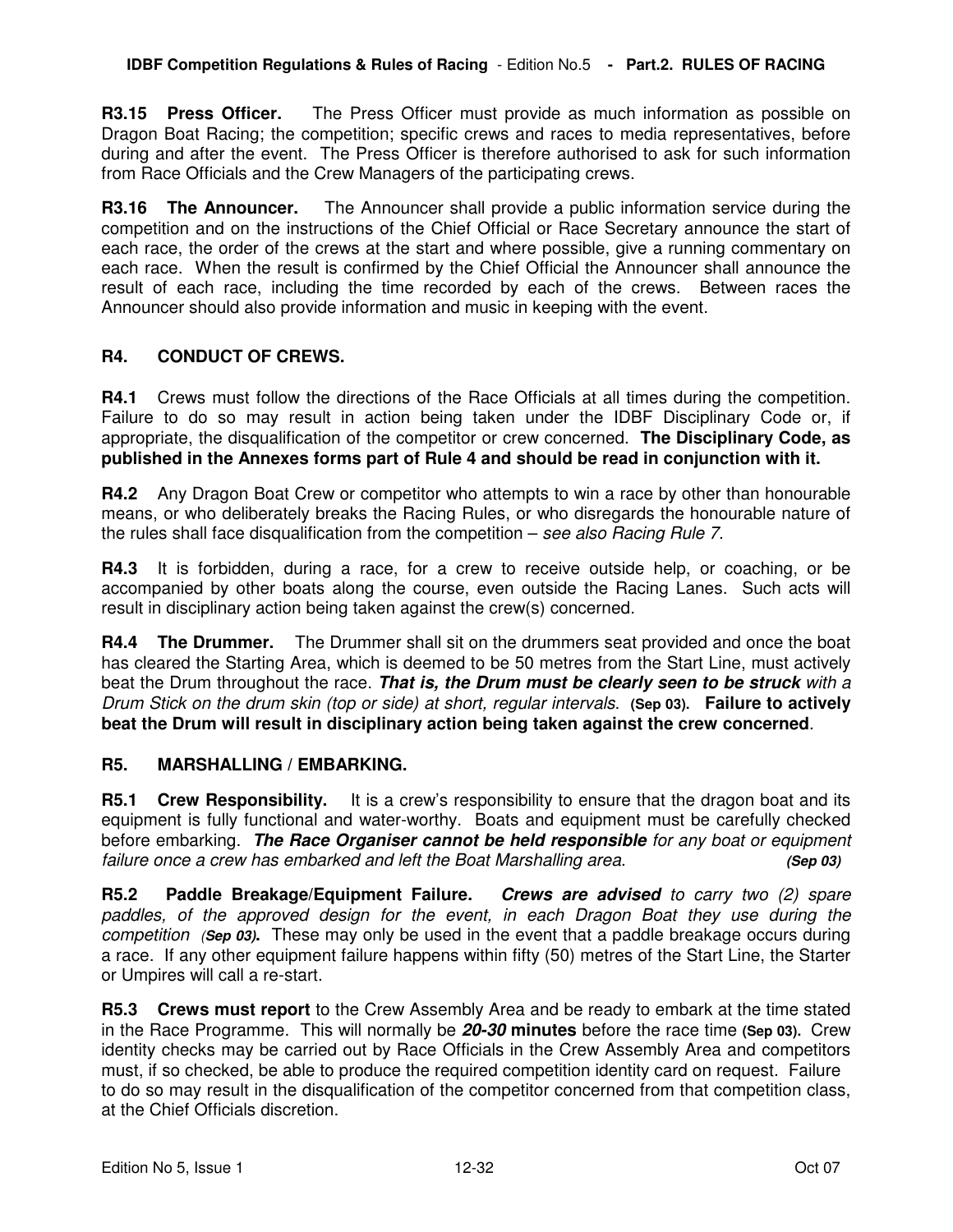**R5.4 Boats.** Crews will not normally be permitted to chose or reserve a boat. In the event that a crew is allowed to bring its own boat to a competition, it may be used provided it complies to any boat specifications laid down in the Competition Regulations for the event concerned and is of a compatible design with all the other boats being used in the competition. Any such boat accepted by the Competition Committee shall be made available, if requested by the Race Director (Organiser), for use by other crews.

**R5.5 Embarking.** When called forward to Boat Marshalling or the Embarking Pontoons crews must embark in accordance with the instructions of the Boat Marshals, who will ensure that each crew is embarked in the boat allocated to them in the Racing Lane draw. (Crews using their own boats are responsible for providing their own Boat Numbers and for ensuring that they race with the correct Boat Number for the racing lane that was allocated to them in the Lane Draw).

**R5.6 Movement up the Course.** After a crew has embarked, it must leave the boarding pontoon immediately and proceed directly to the start area. En-route crews must keep clear of the Racing Lanes and must not interfere with a race that is in progress. This includes moving down the course during a race until the crews racing have passed by.

**R5.7 Changes to Crew Numbers.** Once a crew has loaded in a boat and left the boarding pontoon, changes of crew members or additions to the number of racers in the boat, will not be permitted unless expressly agreed to by the Chief Boat Marshal, before the boat leaves the pontoon. Such changes shall be by exception and do not include the change over or addition of racers due to lateness or unexplained absence. Any such decisions must be notified immediately, to the Chief Official by the Chief Boat Marshal.

### **R6. STARTS and STARING PROCEDURES.**

**R6.1 Start Area.** It is the Boat Captain's responsibility to make sure that each crew member is familiar with the starting procedures. All crews shall assemble behind the Start Line, or in a specially designated start area, at least three (3) minutes before their Start Time. No later than two (2) minutes before the actual Start Time the crews will be called forward and placed into Racing Lanes, by the Starter or Aligner, in accordance with the published Lane Draw.

**R6.2 Late Arrivals.** The Starter may warn a crew arriving late in the start area and if such a warning is given it shall have the same effect as one given for a False Start, for that race. Alternatively, the Starter may take action under the IDBF Disciplinary Code and issue a warning(s), or award, if appropriate, a Time Penalty of up to five (5) seconds to any crew arriving late in the Start Area, or for failing to come up to the Start Line when called. The Starter may start a race without reference to absentees.

**R6.3 Racing Lane.** A crew must race in the lane allocated to its boat. In the event that only one boat remains at the start of a scheduled race, that crew will be required to paddle the course to register a qualifying time for participation in subsequent rounds.

**R6.4 Starting Position.** The position of the Dragon Boats on the Start Line shall be that the foremost part of the competing boats (which may include the Dragons Heads) shall be aligned. When races start from a pontoon or dock, Aligners Assistants shall hold the sterns of the boats. Alternatively each Steerer shall hold a rope attached to the starting position. (In an IDBF sanctioned Race, when a 'held' start is not possible, then a 'free' start may be permitted).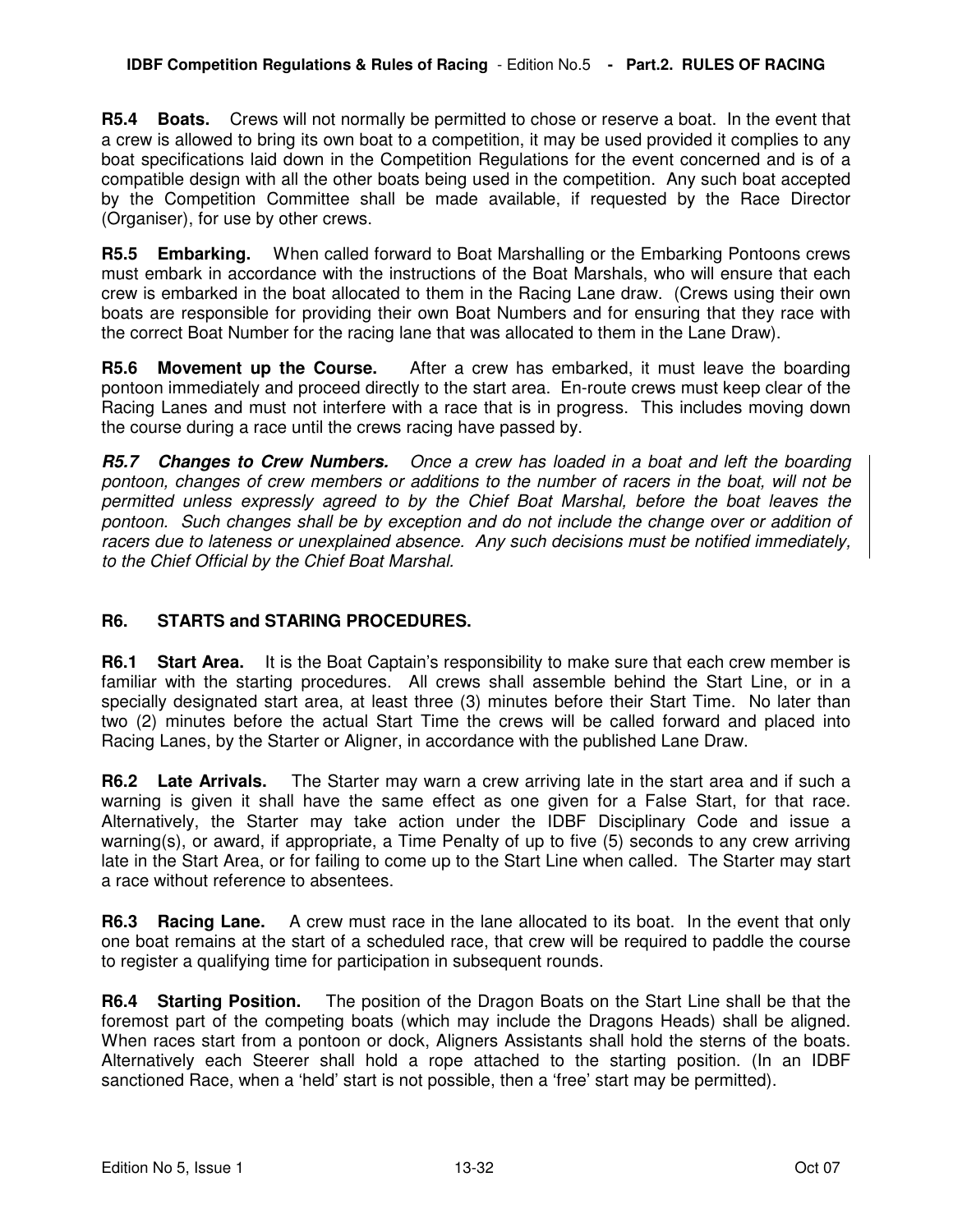#### **IDBF Competition Regulations & Rules of Racing** - Edition No.5 **- Part.2. RULES OF RACING**

**R6.5 Aligning.** The Aligners Assistants will alter the position of the Dragon Boats in accordance with the Starters or Aligners instructions, by physically moving the boats or by adjusting the length of rope available to the Steerers (Helms). A Crew may assist in this Aligning by moving the boat using their paddles to position the boat on the Start Line. However, once the Starter has alerted the crews (see R6.6) then all movement of paddles in the water must stop.

 **If movement of a crews paddles in or on the water** is then observed, by the Starter or a Course Umpire, the Chief Official shall give a Time Penalty, as for Jumping the Start – see R6.13. **(Sep 03).**

**R6.6 Starters Commands.** When the Aligner is satisfied that all the boats are correctly aligned, the Starter shall alert the crews by saying **'Are you ready'** if the crew is **NOT READY**  then the Drummer must immediately raise a hand above head height to indicate the situation to the Starter.

**(The Drummer is forbidden to take such action prior to this instruction, especially in crews under Starters orders, when moving to the Start Line).** 

**R6.7 Starting Signals.** When the Starter is satisfied that all crews are ready, the starting signals of **the word 'ATTENTION'** followed by the word **'GO'** the Aligners Assistants will release the sterns of the boats or the Steerers the pontoon ropes, as appropriate.

**R6.8 Alternatives.** The word **'GO'** may be replaced by a gun shot, electronic starting signal or other distinct sound, as specified in the Race Programme. The interval between the words **'ATTENTION' and 'GO'** (or sound signal) shall not exceed five (5) seconds.

**R6.9 False Starts.** If a crew starts after the word **'Attention'** and before the word **'Go'** it has made a False Start**. The Aligner shall indicate a False Start by raising a red flag**. The Starter shall immediately recall the crews by shouting **'STOP', 'STOP', 'STOP',** or by a second gun-shot or by repeating the alternative starting signal as published in the Programme. An Umpire (the Course Umpire) will assist with this task.

**R6.10 Course Umpires Tasks.** When the Course Umpire is in a safety or umpires boat, it shall be placed 50 metres down the Racing Course from the Start Line. On seeing the Red Flag or on hearing the re-call signal, the Umpire's boat will cross the course in front of the competing boats and the Umpire will wave a Red Flag. This will continue until all the boat have come to a stop.

**R6.10.1**. If a boat for the Course Umpire is not available, then an Umpire shall stand on the side of the Racing Course, adjacent to Lane.1 and on seeing the Red Flag, at the Start, or on hearing the re-call, the Umpire shall also wave a Red Flag to attract the attention of the competing crews and with the aid of a megaphone, the Umpire will shout **'STOP'.** 

**R6.11 The Drummers Task.** It is also incumbent upon the Drummer to watch the Aligner and Umpire and to instruct the crew to **STOP** when a False Start has been called.

**R6.12 Penalties.** Once all the crews have returned to the start, the Starter will identify the crew or crew responsible for the False Start and warn them of the offence. If the same crew causes two (2) False Starts, the Starter may exclude them from the race, or alternatively award a 'Time Penalty' of five (5) seconds to the offending crew. **Any crew that fails to return to the Start Line immediately after a False Start may also be excluded from the race or alternatively awarded a five (5) seconds 'Time Penalty' at the Starters discretion.**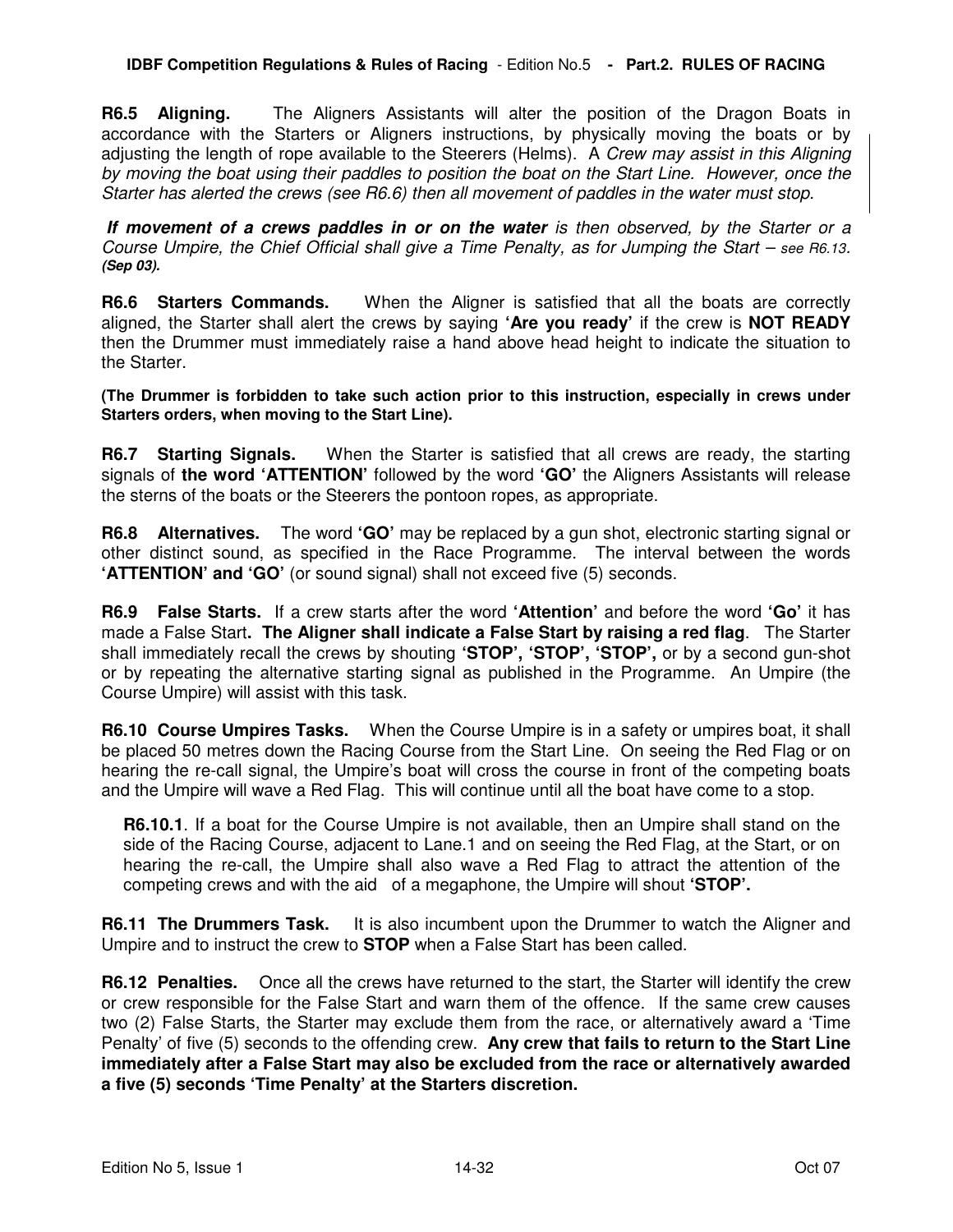**R6.13 Jumping the Start.** When a crew 'jumps the start', which for the purpose of the Rules of Racing, means that a crew has anticipated the Starters word of Command GO to the extent that a 'False Start' cannot be called but in the opinion of the Starter a material advantage has been gained by the crew or crews, concerned over the others, the Starter may award 'Time Penalties' of from two (2) up to a maximum of five (5) seconds against the crew or crews in question. **(Time Penalties given under this Rule are not part of the Disciplinary Code and for a False Start must not be recorded against a crews disciplinary points total).** 

**R6.14 Damage to boats at the Start.** If a crew, whilst in the start area indicates to the Aligner, before being called forward to the Start Line, that it has suffered damage to its boat or equipment the Starter may delay the race for a maximum of five (5) minutes to allow the crew some time to effect a repair.

**R6.15 Equipment Failure off the Start.** In the event of a crew experiencing equipment failure for example a broken Drummers Seat or Steering arm/oar (but not a paddle), off the start and up to fifty (50) metres after it, the race will be restarted, providing the crew concerned stops paddling immediately and both the paddlers and the Drummer raise their arms fully in the air. In this case the Starter will carry out the same procedures as for a False Start and in addition the Course Umpire's motor boat will proceed quickly down the course and stop any crews who may not have heard the re-call signal.

**R6.16 Recall by the Course Umpire.** The Course Umpire may interrupt a correctly started race, if unforeseen circumstances occur, for example, adverse conditions in one or more Racing Lanes resulting in boats being inadvertently swamped, or a collision between two boats, caused by the water conditions, or the breakage of a steering arm/oar, that materially affects the whole race. This shall be done in the same manner as for a False Start (even if the competing boats are more than 50 metres from the Start Line). In such circumstances the Chief Official may order a re-run of the race, even to the extent of timed runs down one lane, if time permits, or if it does not a count-back of the previous times recorded during the competition by the crew or crews concerned.

### **R7. RACE CONDUCT.**

**Object:** Bye Law 3.4 states that the object of Dragon Boat Racing is to race crews over a defined course in the shortest possible time. Crews who in the opinion of the Chief Official do not race their defined course in the shortest (fastest) possible time, will face disciplinary action and may be disqualified from the Competition Class in question or from any another Competition class. (Sep 07)

**R7.1 Correct Course and Clear Water.** The correct course for each boat is a straight 'line' down the course or down the middle of its marked Racing Lane, from the Start Line to the Finish Line. Crews are responsible for their steering and leave their Racing Lane, or deviate from their 'line' at their own risk. Even when crews are in their Racing Lanes or following a racing 'line', at least two (2) metres of clear water must be maintained around each boat. For the purpose of this Rule, the boat includes the crews paddles and therefore the 'clear water' is between paddle blade and adjacent paddle blade. Crews must 'give clear water' when told to by the Course Umpire. In races over 1000 metres, crews may deviate from their Racing Lanes or Lines without penalty, providing they do not impede other crews and clear water is observed around each boat.

**R7.2 Penalties.** A non-Disciplinary Code, Time Penalty of five (5) seconds may be awarded by a Course Umpire against a crew that leaves its Racing Lane/Line or impedes another crew, whether or not the action of the crew concerned has materially affected the result of the race. (A crew that has gone 'off line' due to a involuntary steering error and in correcting the error leaves its Racing Lane, shall not normally be penalised under this Rule unless another crew is impeded and the race result materially affected).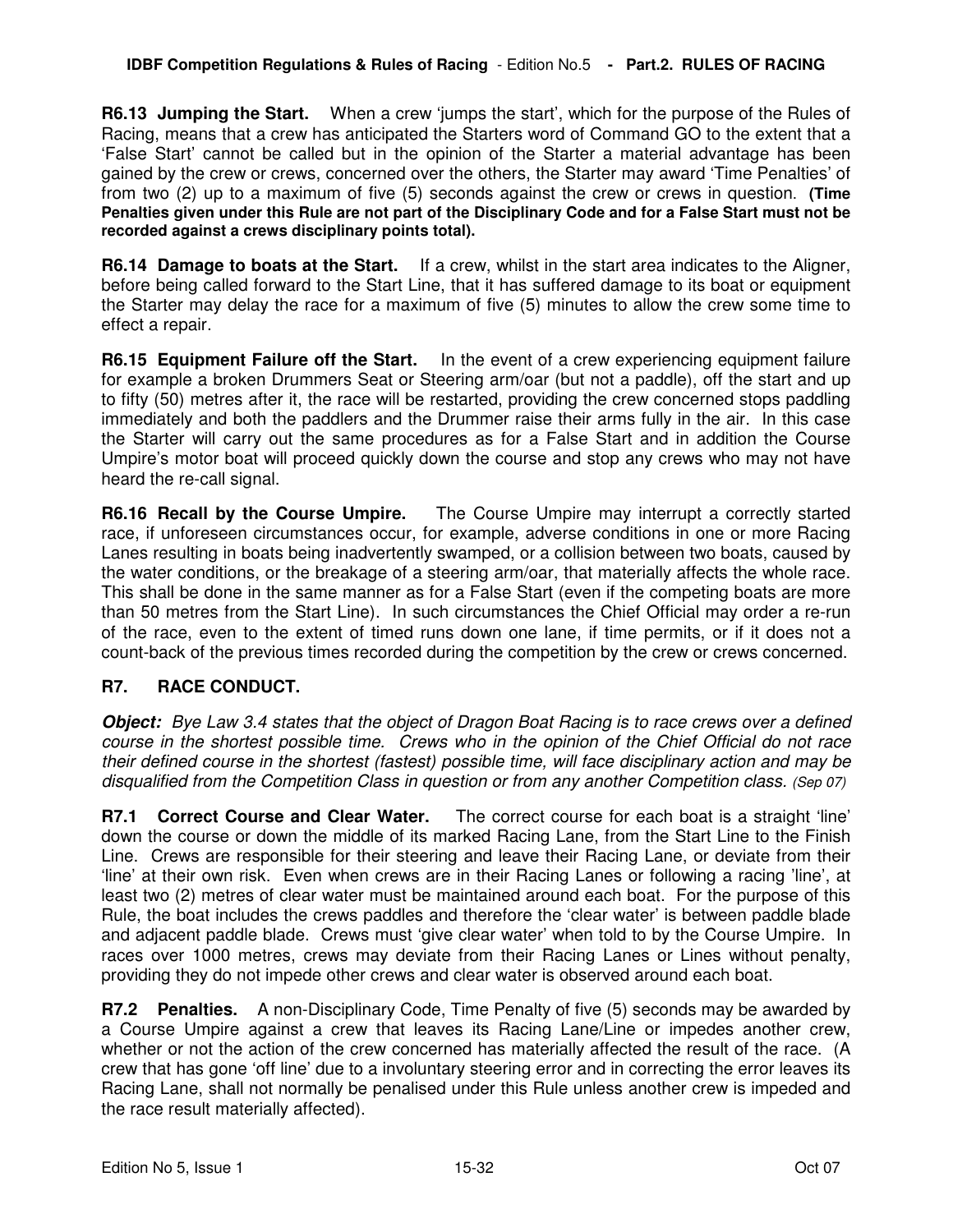**R7.3 Umpires Warnings.** The Course Umpires shall follow each race, in motor boats to observe the course taken by each Dragon Boat. Any boat that fails to keep within its Racing Lane/Line will be warned by an Umpire. If such warnings are ignored the crew(s) concerned risk disqualification from the race if, in the opinion of the Course Umpire, the crew has impeded another crew or has gained an advantage thereby, which has materially affected the result of the race. Alternatively, a Time Penalties of five 5) seconds may be awarded. **Time Penalties so awarded do not come under the Disciplinary Code and are not to be recorded as such.** 

**R7.4 Racing Lane.** Umpires may also be stationed at the ends or down the sides, or both, of the Regatta Course in such a position as to have a clear 'line of sight' down and across the Racing Course, in order that they can determine the actual 'Racing Line' that a crew is taking. If an infraction of the Racing Rules occurs the Umpire shall report the matter to the Chief Official.

**R7.5 Wake Riding** (Wash Hanging)**.** In races of 1000 metres or less, it is forbidden for a crew to 'wake ride' that is, to gain an advantage from the wake or wash of another boat by paddling across the angle of its bow wave and gaining an increase in speed by 'riding' the forward face of the wave. The Umpire following the boat shall decide if wake riding (wash hanging) has occurred and notify the Chief Official accordingly, who will decide what action to take.

**R7.6 Overtaking.** When a boat is overtaking another boat in a race, it is the duty of the overtaking boat to give clear water to the boat it is overtaking. Similarly, the boat being overtaken is not allowed to alter its course to make difficulties for the overtaking boat or boats.

**R7.7 Collisions.** In the event of a collision between two (2) or more boats the Umpires must report the circumstances to the Chief Official, who may disqualify the offending boat(s) or, if the result of the race has been materially affected, order one or more boats to re-race, before the next round of the competition. When in the opinion of the Chief Official one or more of the crews involved could have avoided the collision by taking corrective action, for example, **to stop paddling, but did not do so, then the crew or crews concerned will be disqualified from the competition class concerned and may face disqualification from the whole competition .** 

**R7.7.1**. **Distress Signal**. If a crew is in distress, for example, a crew member lost overboard, then the Drummer or Helm shall alert the Rescue Boats and Umpires by waving vigorously, above head height, the red flags carried in the boat for this purpose. If no flags are in the boat then the International Distress Signal shall be used, that is, the arms shall be placed in the outstretched position (horizontal to the sides of the body) and then raised to the vertical position crossing above the head and returning to the horizontal position, repeated until the Rescue Boats respond. A Distress Signal given by a crew without just cause, will result in action being taken against the crew under the Disciplinary Code

**R7.8 Boat Swamping, Deliberate Capsizes.** If, in the opinion of the Chief Official, a boat has been swamped or capsized deliberately by its own, or another crew, during the course of a race, the Competition Committee may disqualify the crew or crews concerned from the competition.

**R7.9 Boat Damage.** If in the opinion of the Chief Official, a boat has been damaged by its crew deliberately, or by another crew during the course of a race, the Competition Committee may disqualify the crew or crews concerned from the competition. In addition, on the recommendation of the Competition Committee, a fine may be imposed on the crew or crews by the Jury. If a Jury is not appointed, the Competition Committee may make such a recommendation to the IDBF Executive Committee, who may also recover the costs of boat repairs from the crew(s) concerned.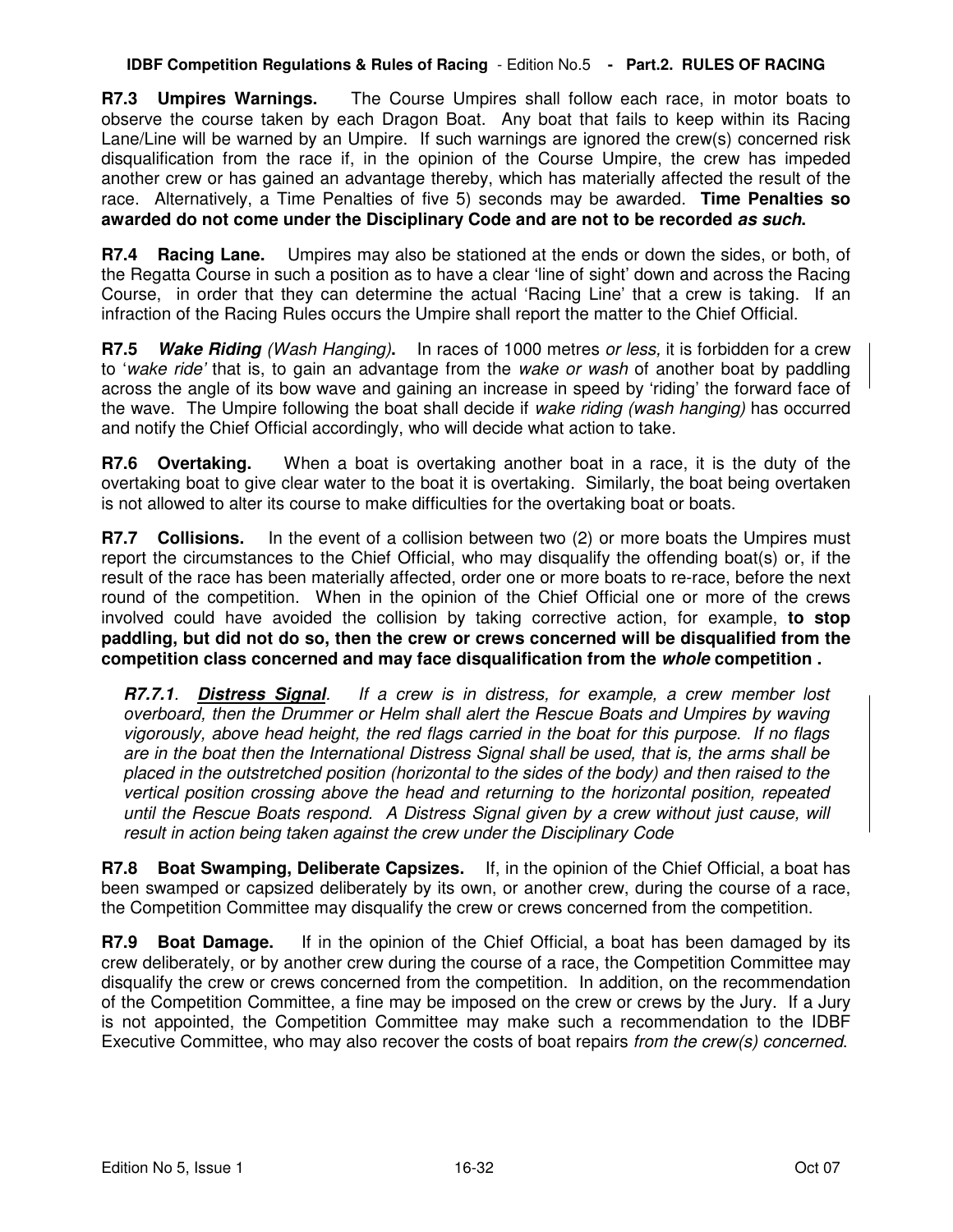**R7.10 Turns.** When a race is run on a course with Turning Points, the buoys shall be passed to port (left) in an anti-clockwise direction. When more than one crew is making a turn, at the same Turning Point, then a crew on the outside line must leave room for a crew on an inside line. That is, clear water between boats, as defined in Rule 7.1, must be seen by the Turning Point Umpire. (See also Rule 10, 2000m Racing Rules).

**R7.11 Turn Buoys.** In making a turn the inside boat shall follow as closely as possible, the course marked by the buoy(s) at the Turning Point. A crew will not be disqualified for touching a Turn Buoy, or for having less than two (2) metres of clear water, unless in the opinion of the Umpire, a material advantage has been gained. (See also Rule 10, 2000m Racing Rules).

### **R8. FINISHES.**

**R8.1 Crossing the Finish Line.** A boat has finished the race when the foremost part of the boat crosses the Finish Line with the same number of Racers in it as started the race. (The Dragons Head, when in position, forms part of the boat).

**R8.2 Dead Heats.** The front portion of each boats bow will be clearly marked to assist the Judges in determining the finish order. If two (2) or more boats reach the Finish Line at the same time they shall get the same classification. In the event of a dead heat for a place which determines advancement to the next round, the crews concerned may be required to race-off in accordance with Competition Regulation 10.7, but only if there are insufficient lanes on the racing course to allow the dead-heated crews to race again in the next round.

**R8.3 Disembarking.** Once a crew has finished a race it must return immediately to the Boat Marshalling area and disembark. A crew is not released from the directions of the marshalling Officials until all members of the crew have left the Crew Assembly Area.

### **R9. DISPUTES, PROTESTS, DISQUALIFICATIONS and APPEALS.**

**R9.1 Disputes.** Disputes that arise during a competition between Crews, or between IDBF Member Organisations shall be addressed to the Chief Official and dealt with by the Competition Committee, in the same way as a Protest.

**R9.2 Racing Protests.** In the event of a crew wishing to make a protest following a race, concerning the conduct of another crew, the Crew Manager must lodge the protest with the Chief Official. Such a protest must be addressed to the Competition Committee and made within fifteen (15) minutes of the end of the race. A protest against a race result must be made no later than 15 minutes after the result is officially posted.

**R9.3 Protest Fees.** At IDBF Championship events, all protests shall be made in writing and shall be accompanied by a fee of 20 USD, or the equivalent amount in the currency of the country in which the competition is being held. The fee shall be refunded if the protest is upheld. At all other events Protests may be made verbally and, at the Chief Officials discretion, a protest fee need not be paid.

**R9.4 Action and Timings.** When a protest is made, the Chief Official must immediately notify any other party involved in it and call a meeting of the Competition Committee to discuss the protest. Only in exceptional circumstances should the Competition Committee take longer than thirty (30) minutes to consider any one protest.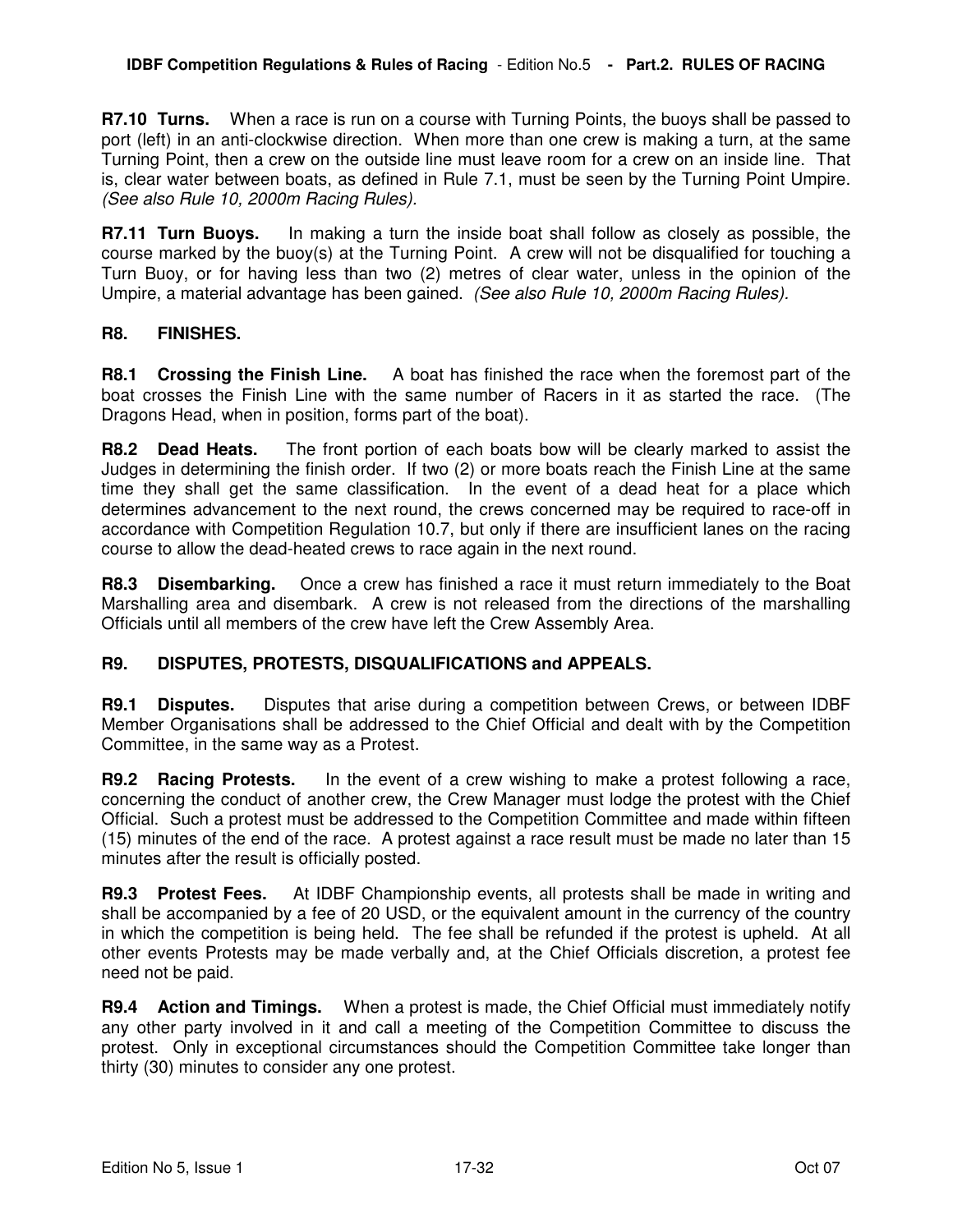**R9.5 Decisions.** After reaching its decision the Competition Committee must inform all the parties involved in writing of its decision and of the reasons for the decision. The Chief Official shall hand the decision to the Crew Manager(s) involved, who must then acknowledge receipt of it by signing the Chief Officials copy and recording the time in case of any further appeal to the Jury.

**R9.6 Disqualification.** In the event of a crew being disqualified from a race or the competition, the Competition Committee must record their decision and the reasons why in writing on a Disqualification Notice. The Chief Official must hand this notice to the Crew Manager concerned and who must acknowledge receipt of the Notice by signing the Chief Officials copy and endorsing it with the time of receipt.

**R9.7 Appeals.** This acknowledgement is the start of the period in which the Crew Manager(s) may appeal to the Jury, against the decision of the Competition Committee. In nonchampionships where a protest has been dealt with verbally, the Chief Official may give the disqualification and the reason why, verbally to the Crew Manager(s) concerned.

**R9.8 Time Limit.** When a Jury has been appointed, an appeal against a decision of the Competition Committee shall be addressed to the Chairman of the Jury and handed in no later than twenty (20) minutes after the Crew Manager(s) has been informed, in writing, by the Competition Committee of any disqualification or dispute involving their crews.

**R9.9 Appeal Fees.** For IDBF Championships, all appeals shall be accompanied by a fee of 50 USD or equivalent amount in the currency of the country in which the competition is being held. The fee will be refunded if the appeal is successful.

**R9.10 Jury Meetings.** The Chairman of the Jury shall allow a further twenty (20) minutes to elapse, for any necessary investigations to take place, before calling a meeting of the Jury to debate the appeal. Only in exceptional circumstances should this take longer than thirty (30) minutes for any one appeal.

The Chairman shall then inform the Competition Committee and the Crew Manager(s) concerned of the Jury's decision and reason why, in writing, within ten (10) minutes of a decision being reached.

**R9.11 Final Decisions and Appeals.** At IDBF Championships the decision of the Jury is final. At other IDBF Competitions a crew has the right of appeal to the IDBF Executive Committee against a decision of the Competition Committee or where one is appointed, the Race Jury.

**R9.12 IDBF Executive Committee.** All appeals to the IDBF Executive Committee must be made through a crews IDBF Member Organisation, where one exists, within thirty (30) days of the date when the competition was held.

Each appeal must be addressed to the IDBF Secretary General and accompanied by a fee of 50 USD. The IDBF Executive Committee shall make the final decision.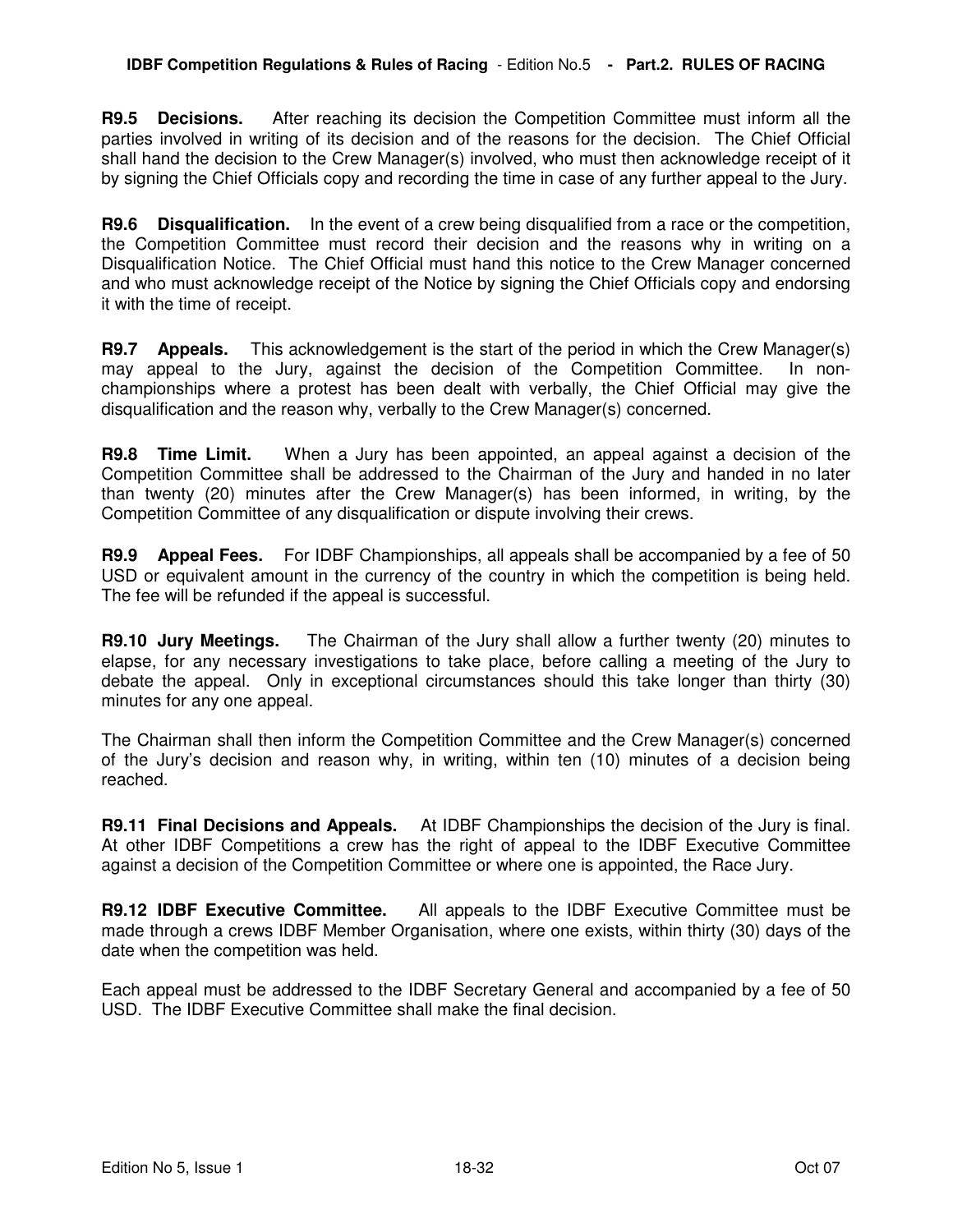**IDBF Competition Regulations & Rules of Racing** - Edition No.5 **- Part.2. RULES OF RACING** 

#### **R.10 Racing Rules For Dragon Boat Races over 2000 Metres.** (Sep 07)

(Racing Rule 10 was fully revised in September 2002 and further updated in September 2003, 2006 and 2007)

The rules that follow are primarily designed for Dragon Boat Races that take place on a defined Racing Course as part of a standard Dragon Boat Regatta with all the normal rescue craft; race facilities; support services and qualified officials. However local conditions, for example the overall width of the Regatta Course, may require the Chief Official to make adjustments to the regulations covering the Racing Course shown below. Any such adjustments will be notified to the Crew Managers by the Chief Official.  $(Sep 07)$ 

For long distance races that take place outside of these conditions, for example on large inland waters or the sea, additional local rules and regulations should be considered.

#### **Rule 10, should be read in conjunction with Rules 7.1, 7.6, 7.8, 7.10 and 7.11**

**R10.1 The Racing Course.** The Racing Course shall be of a circulatory nature having two straight sections and two turns in one circuit of the Course. The minimum length of the straight sections shall be 500 metres. Each Turn shall be marked with a minimum of  $six$  (6) buoys, that is, one (1) at each end of each straight section; one (1) at the apex of each turn; one on the approaching side of the apex buoy and two buoys after the apex buoy, to indicate the curve of the turn. The buoys coming out of each turn should follow an asymmetrical line towards the exit racing lane. (See extracts below from Competition Regs 6.8 and 6.9, concerning Turn Buoys)

Each straight section must be marked down its length by a line of buoys, a maximum of 100 metres apart. This line of buoys shall constitute the left hand side of the Racing Lane. The Turn Buoys marking the start and finish of each Turn may be included in this total (but see Comp Reg 6.9 below) as may the buoys marking the edge of the normal Racing Course. The Racing Lane shall be marked at the **50m** points, approaching each turn, on both sides (outside edges) of the course with Red Flags (total 4) mounted on larger buoys than the lane marker buoys of which the inside edge Red Flag buoys can be a part - see R10.4.1.



#### **Competition Regulations 6.8 and 6.9 - extracts**

**CR 6.8 Turn Buoys.** ………………………Where a race takes placed outside the normal Racing Course, that is the area formed by the Racing Lanes, then **Turning Points,** as defined below, must be used and additional Racing Rules for such races will apply.

**CR 6.9 Turning Points.** In Long Distance races that take place on enclosed water, such as a water sports centre or lake, dragon boats may race out of their lanes from the start. In such races should Turning Points be necessary, then the radius of each turn should be at least 50 metres. Each Turning Point shall be marked by at least six flags or buoys**, which shall be readily distinguishable from other course markings.** Note: For 2000m Races, these shall be larger buoys ideally of a different colour to the lane marker buoys or if not a different colour, clearly distinguishable in size or shape or by the addition of a flag.  $\mathcal{S}(\mathcal{S})$  is a set of  $\mathcal{S}(\mathcal{S})$  (Sep 07)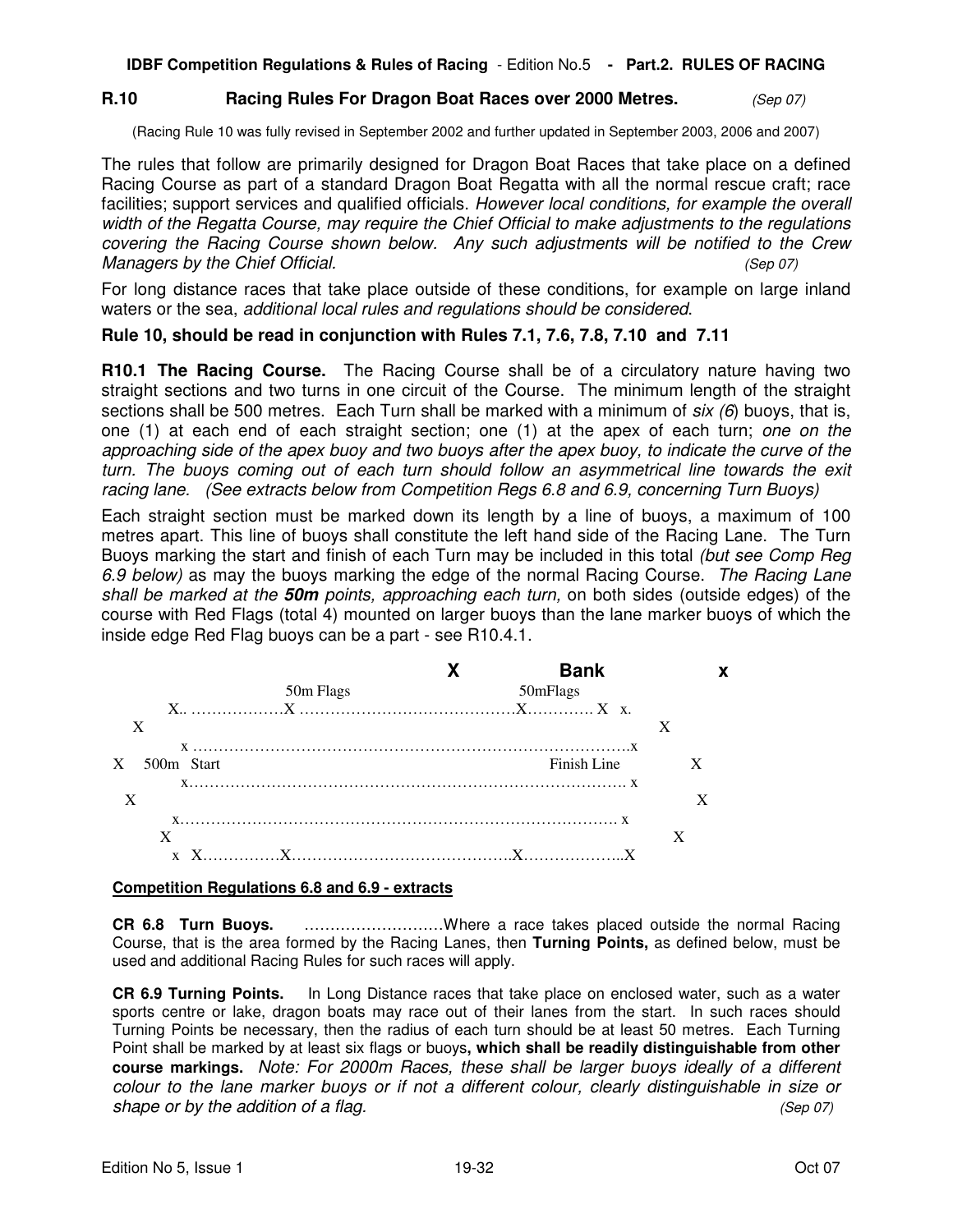**R10.2 The Racing Lane and Line of Racing. The Racing Lane** over the straight sections of the Course shall be a minimum of ten (10) metres wide, with a water depth of at least three (3) metres over a minimum of two-thirds of its width. **The Line of Racing** for crews racing down a straight section of the Course, is deemed to be at a point which gives at least six (6) metres of clear water from the buoys **marking the left of the Racing Lane** – see also R10.3.1. (Sep 06)

**R10.2.1 Racing** shall take place in an anti-clockwise direction. Crews are not permitted to race on the inside of the buoys marking the left hand edge of the Racing Lane, except when overtaking after completing a Turn (see R10.4.1)

**R10.3 A Crews position in a Line of Racing.** Crews must steer a straight course down the Line of Racing, during the whole of the race, except when overtaking or when crews have started a race in 'Line Abreast (see Rule 10.8.1)

**R10.3.1** It is incumbent on the Steerer, when not overtaking another boat to maintain a distance of at least six (6) meters, *of clear water*, from the buoys on the boat's left (port) side, thus allowing crews who may be overtaking on the port side to have as much space as possible, in which to overtake.

**R10.3.2** Crews taking other Lines of Racing to overtake must observe the spirit of Racing Rule 7.1 but especially concerning 'clear water' between boats. If a crew ignores the intention of the 2 metre rule and in so doing causes any other boat(s) to steer an unreasonably wide course to maintain their Line of Racing or avoid a collision, then a non-Disciplinary Code, **Time Penalty of 5-10 seconds** may be awarded by the Chief Official. When a crew that is being overtaken (see R10.4) alters its course and makes difficulties for the overtaking boat, the same Time Penalties may be awarded by the Chief Official.

**R10.4 Overtaking.** Overtaking will be carried out to the **left** of the boat being overtaken, except when the width of the Racing Lane allows crews to overtake in clear water to the r**ight** of the boat.

Overtaking on the **right is permitted after the Start** within the first 300metres of a race (see R10.8.1) and in the last 500 metres of a race (see R10.5.2) without restriction **and also immediately** after coming **out of a turn. Overtaking on the right at all other times is subject to 'clear water' being available to the overtaking crew – see R10.3.2.** 

**No overtaking on the right is permitted once the front** of an overtaking boat has passed the 50m Red Flag buoys, marking the approach to a Turn. See R10.42, concerning 'holding their station'. Crews not complying with this rule or R10.4.2 concerning 'holding station' **will receive an automatic Time Penalty of twenty (20) seconds**.

**R10.4.1** When **approaching** a Turn, that is after the 50m Red Flag Buoys have been reached, overtaking is only permitted on the **left** (inside) of the boat being overtaken. The crew being overtaken must give way and allow 'clear water' to the overtaking crew.

**R10.4.2** A crew overtaking on the **right** (outside) of another boat must hold their station and keep 'clear water', with the boat they are overtaking until the approaching turn has been negotiated, after which time they can complete the overtaking manoeuvre as described in R10.4. **See also R10.5.1 concerning a crew's position during a turn.**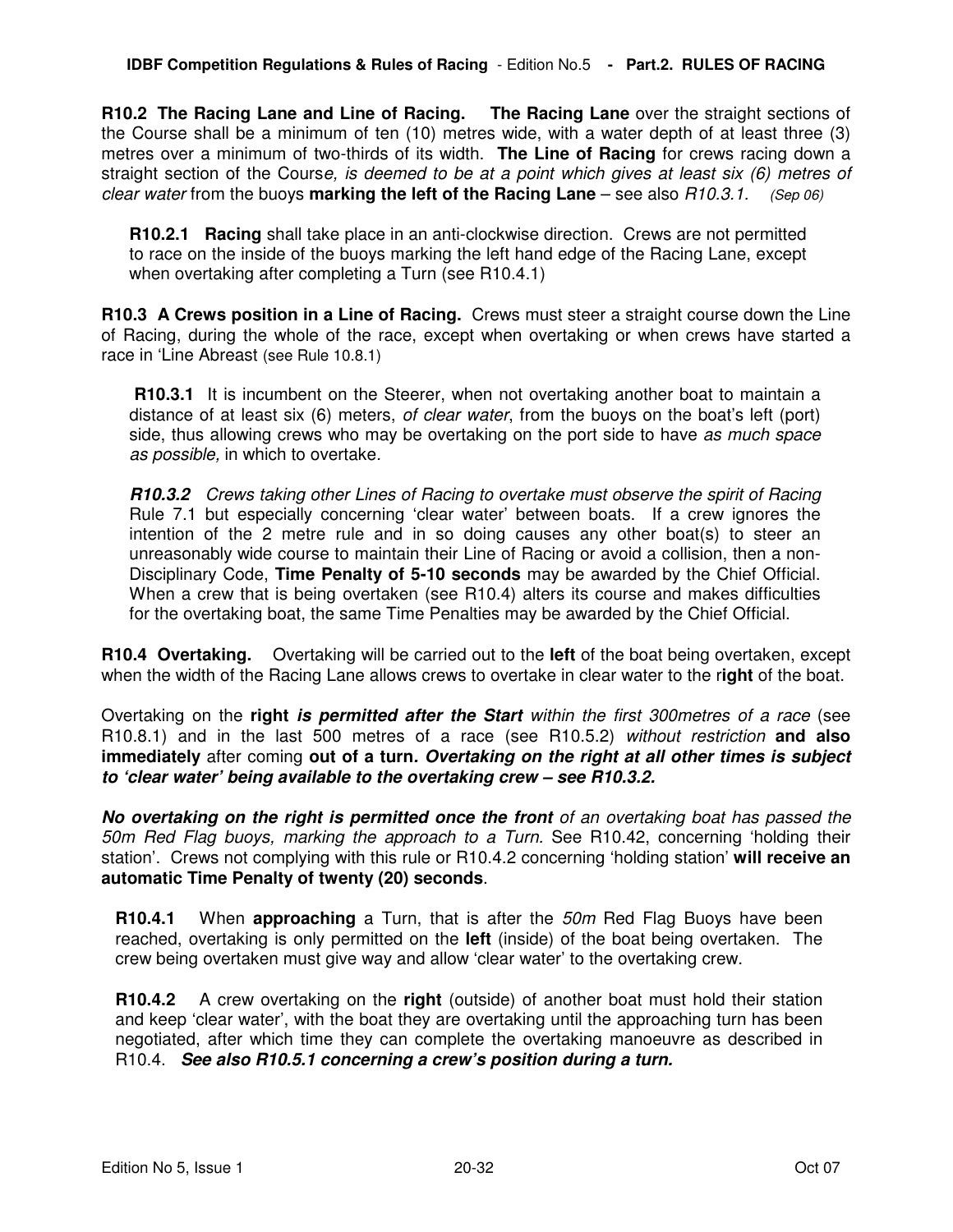#### **IDBF Competition Regulations & Rules of Racing** - Edition No.5 **- Part.2. RULES OF RACING**

**R10.4.3** A boat about to be overtaken must not alter its Line of Racing once the Head of the overtaking boat is level with or has passed the Steerer (Helm) in the boat being overtaken and, especially when exiting a turn, must not Steer in a manner that is likely to cause a collision with another boat. When the Steerer of the overtaking boat is level with or has passed the Drummer in the boat being overtaken, then that boat is deemed to have been 'overtaken' The overtaken boat must then give way and maintain its station. (Sep 06)

**R10.4.4** When overtaking or being overtaken, it is incumbent on all Steerers to maintain clear water between the paddles of their own boat and other boats in the race but ideally, 2 metres of clear water between boats should be maintained, as per Racing Rule 7.1.

**R10.4.5** If, in the opinion of the Chief Official any racing manoeuvre by an overtaking crew or a lack of clear water between boats **has endangered the safety of another crew**, or materially affected the result of the race, the offending crew shall be disqualified.

**R10.4.6** A crews race time that has been adversely affected by the actions of another crew, that is, when a Course Umpire has confirmed that time has been lost through an obstruction or impediment of the crew concerned, a Time Deduction Bonus, of up to 20 seconds, may be awarded, by the Chief Official.

**R10.5 Turning.** When a crew is following a Line of Racing around a turn, Racing Rules 7.10 and 7.11 apply, that is, the Turning Point buoys shall be passed to port (left) in an anti-clockwise direction. In making a turn the inside boat shall follow as closely as possible, the course marked by the buoy(s) at the Turning Point.

 **a.** Steerers are to ensure that Turning Point buoys are kept on the left side of the boat, that is, the boat must pass to the right of all the buoys and not inside any Turn Buoy.

**b.** A crew will not be disqualified for touching a Turn Buoy, or for having less than two (2) metres of clear water or subject to R10.5.1, overtaking coming out of a turn, unless in the opinion of the Turning Pont Umpire, the safety of any crew undertaking the turn, at the same time, has been compromised

**c.** A crew that turns inside of a Turn Buoy, that is a buoy is passed to starboard (on the right of the boat) shall face a Time Penalty of up to 5 seconds, per offence. A crew that consistently turns inside of a buoy in a race (that is, more than twice) may in addition, face disqualification from the race in question. The set of the set of the separation of the sep 07)

**R10.5.1 Turning Points. Once a turn has been reached, all boats must maintain their station through the turn.** When two crews are negotiating a turn together, that is the crews are adjacent to each other, it is the responsibility of both crews – even the inside crew when in an overtaking position, to avoid making contact with the other crew but especially when the boats are coming out of the turn. When exiting a turn, the inside boat, whether overtaking by virtue of holding the 'inside racing line' or not, must not Steer in a manner that is likely to cause a collision with another boat. (Sep 06)

When *more that two crews* are making a turn, at the same Turning Point, then a crew on an **outside** line must leave room for a crew on an i**nside** line, to follow the line of the turning point buoys in safety, that is, at least clear water between the paddles in adjacent boats, must be maintained around the turn – R10.4.2, refers.

Similarly a crew on an inside line must not make difficulties for a crew holding station on an outside line by, for example, steering wide around the Turning Point. If in the opinion of the Chief Official a crew has not attempted to steer in a safe manner around a turn, then Time Penalties may be awarded against the offending crew(s).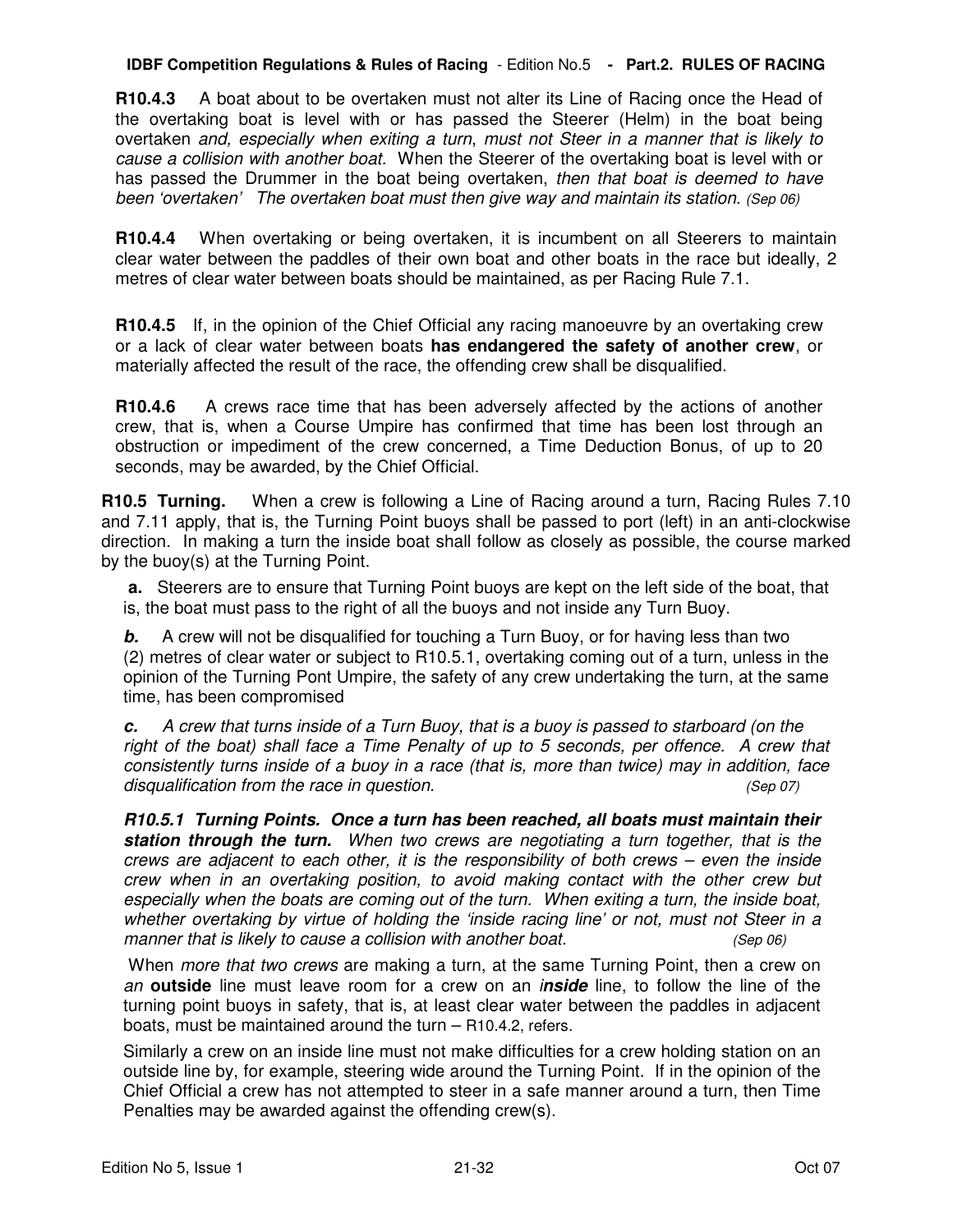**R10.5.2 Last 500m**. When a crew has completed its final turn and is in the last 500m straight of the race, it may cross into the main Racing Course, that is, inside the left hand edge of the Racing Lane and take any Racing Line down the last 500m. Overtaking on either side of another boat is permitted during the last 500m provided that clear water is given to any other boat on the Racing Course. The crew has finished the race when the foremost part of the boat crosses the line, with the same number of crew members in it, as started the race.

**R10.6 Impeding / Collisions.** If during the course of the race a boat impedes or collides with another boat the Chief Official shall apportion blame but see also R10.4.5 - disqualification when crew safety is compromised . If the Chief Official decides that a boat has impeded the forward motion of another boat, or that the crew in the impeded boat had, by necessity, to stop paddling; then a Time Penalty of up to thirty (30) seconds may be awarded to the impeding crew. A Time Bonus may also be awarded to the impeded boat as allowed for under R10.4.3. When a collision between boats occurs then Racing Rule 7.7 will apply, except that re-racing will not take place.

**R10.7 Course Umpires.** To assist the Chief Official in implementing these rules and other Rules of Racing in general, Course Umpires both waterborne and land based should be positioned around the Racing Course to afford full observation and supervision of the crews in the race. A Boat with an Umpire, should be stationed inside each Turning Point to observe the crews negotiating the Turn Buoys.

**R10.8 Starting Procedures and Formats.** Boats shall normally be started at intervals, that is, a 'staggered' start, line astern (see 10.8.2) using the normal start commands of 'Are You Ready', 'Attention', 'Go'. The time interval between each crew starting shall be determined by the standard of the crews racing and the prevailing water and weather conditions.

In any event, when the order of starting is that the slowest crew starts first, the time interval between crews should not be less than ten (10) seconds or more than thirty (30) seconds. In every kind of staring order, the Start Time of each crew shall be when the front most part of the boat actually crosses the Start Line and must be recorded by the Starter (or Starters Assistant) and passed to the Race Secretary. For a staggered start boats may be lined up ready to start in one of two different formats.

**R10.8.1 In Line Abreast.** Crews should first be 'seeded' according to ability, the slowest crew starting first and the fastest last. Crews should be placed in a line next to each other along (or in a line behind) the actual Finish Line, facing up the normal Racing Course towards the normal Start Line.

**a**. **Starting Position**. The slowest crew should be positioned on the 'right of the line' looking up the course, that is facing the Racing Line. On the start command the first crew shall race straight ahead into the Line of Racing,six (6) meters **to the right of** the buoys marking the Racing Lane.

**b. Crossing the Course**. The second boat to start and subsequent boats may steer straight ahead on their start command, even if this means that they are racing to the left of the buoys marking the Racing Lane. However, Crews doing this must then move diagonally across the course in a Line of Racing until they have reached a point on the course that is to the **right** of the buoys marking the main Racing Lane – see R10.3.1.

**c. 300 Metre Rule.** This crossing to the Racing Lane must be completed within 300 metres from the start of the race. During this time, crews may pass on either side of a boat they are overtaking, provided that at all times they maintain 'clear water' between themselves and all other boats.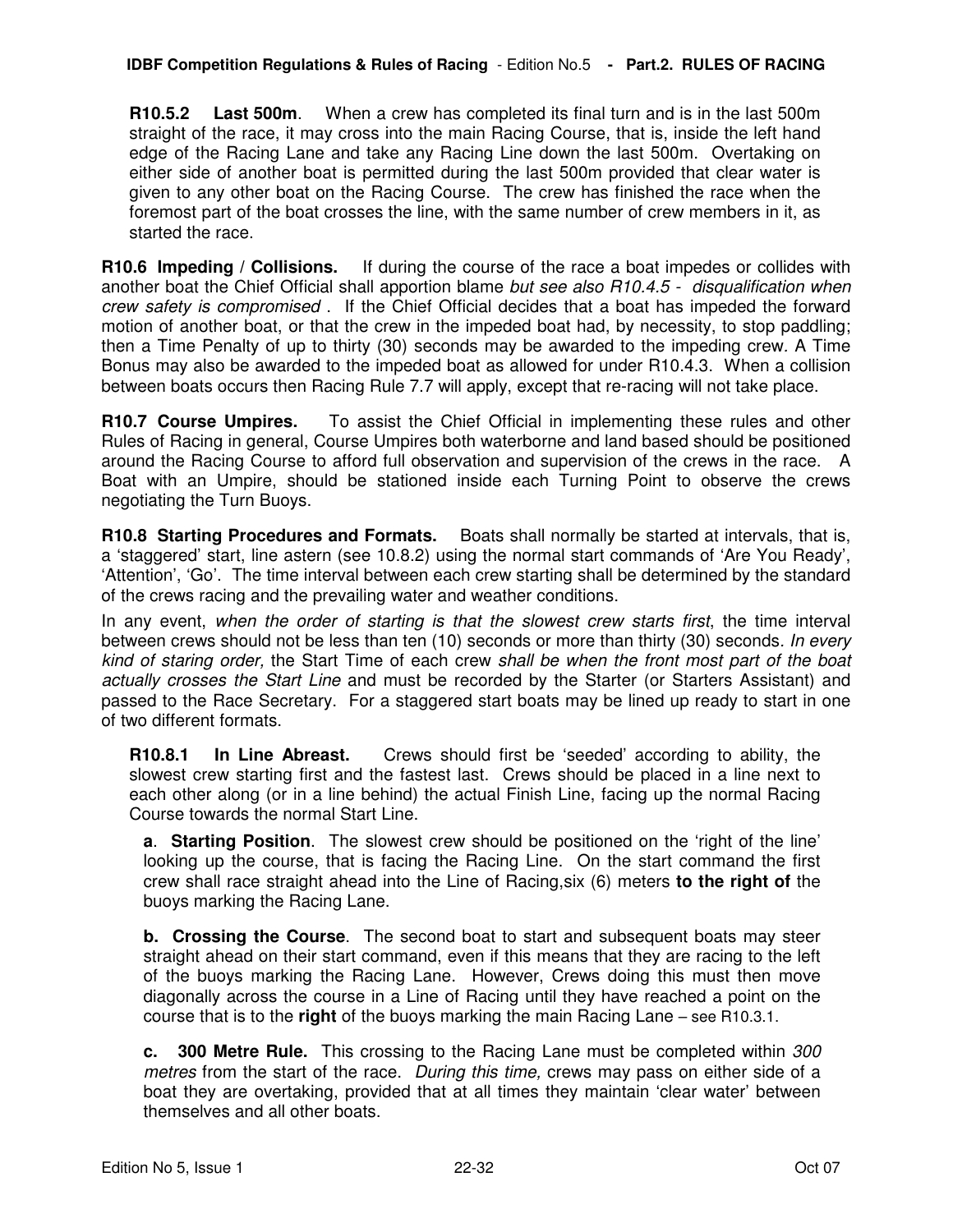**R10.8.2 In Line Astern.** Crews should be 'seeded' as in 10.8.1. If conditions allow all boats will be lined up, one behind the other. They will move to the start when called in turn. Normally the slowest seeded crew will start first opposite the main Racing Lane and behind the Finish Line of the main Racing Course. At the discretion of the Chief Official the fastest seeded crew may start first.  $($ Sep 07)

**a. Late at the Start.** Failure to be at the Start Line on time will **not** prevent the Starter from starting the next crew in the line. Crews must steer a straight course from the start, down the Line of Racing – see R10.8.1a.

**R10.9 Mass Start.** When the race venue and the number of competing crews allow, a Mass Start may be used, providing that, in the opinion of the Chief Official, the crews are of a standard to ensure that undue congestion will not occur at the Turns or collisions between boats, particularly in the first 300 metres of the race, are unlikely to occur. In a Mass Start race crews will be randomly allocated Start Numbers. The lowest number will start opposite the main Racing Lane and the highest to the far left of the line. Crews will line up 'In Line Abreast' but all crews will start on the same starting instruction.

**R10.10 Crew Times, Placings and the Race Winner.** When a staggered start is used, the record of Start Times will be compared against the Finish Times recorded for crews. The resulting Time Differential will be used to calculate a crew's actual Race Time. Any race Time Penalties incurred by a crew, will then be added to give a crew its Gross Race Time.

**R10.11** When a **Mass Start** is used the lapsed time between the Race Start Time and a crew's Finish Time will be a crew's Race Time, to which any Time Penalties will be added to give the Gross Raced Time. The Gross Race Time will determine a crew's final race position. The **Race Winner** shall be the crew with the fastest (lowest) Gross Race Time

### **Rules 11 – 13. Spare.**

### **R14. ADOPTION OF THE IDBF RULES OF RACING.**

**R.14.1 Concluding Provision.** These Rules of Racing were updated, by the IDBF Competition and Technical Commission (C&TC) in 2000, from those adopted on 1<sup>st</sup> January 1997 and were subsequently notified to the  $8<sup>th</sup>$  IDBF Congress in 2001. These Rules of Racing were further updated by the C&TC in 2002 and 2003, approved by the IDBF Council in October 2003, under Article 43 of the IDBF Statutes and notified to the 9<sup>th</sup> IDBF Congress on 31<sup>st</sup> October 2003. The 4<sup>th</sup> Edition of the IDBF Rules of Racing were introduced on the 1<sup>st</sup> January 2004.

**R14.2** The Rules of Racing were further amended in 2006 and 2007 and notified to the 11<sup>th</sup> IDBF Congress on 21 September 2007. This  $5<sup>th</sup>$  Edition, with updates made following the  $8<sup>th</sup>$  World Dragon Boat Racing Championships, held in Penrith, Sydney, will take effect from the 1<sup>st</sup> January 2008 and remain in force for a minimum period of four (4) years, as laid down in Article 29 of the IDBF Statutes.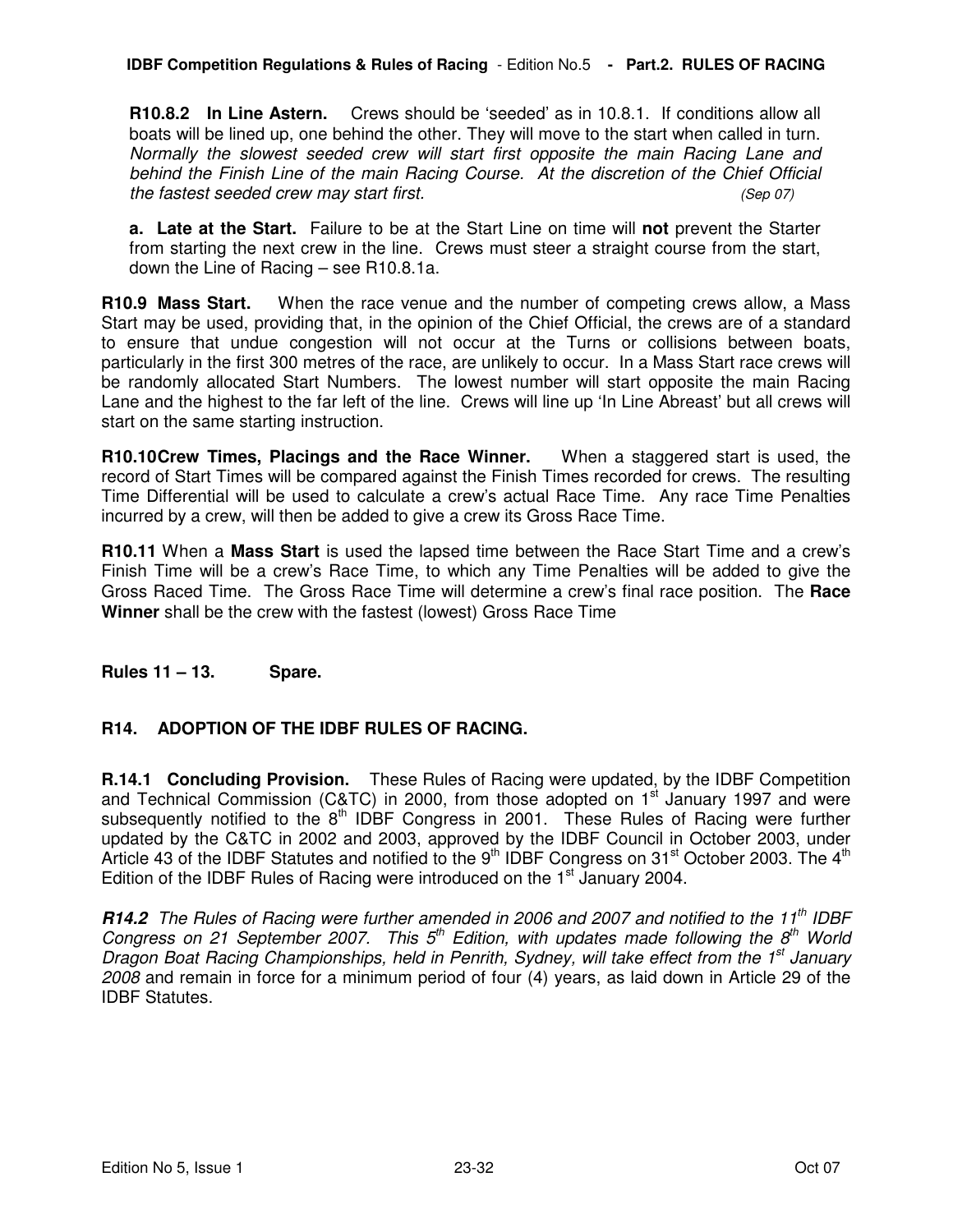#### **Amendments 2006/2007 – The Rules of Racing**

#### **2000 Metre Races**

**R10.1**. 2nd para, last 4 lines……The Racing Lane shall be marked at the **50m** points, approaching each turn……. **Amendment – 250m, changed to 50m and "approaching each turn" added for clarity.** 

#### **R10.2 Amendment. - Amended words in italics made for clarity**

Last 3 lines **The Line of Racing** for crews racing down a straight section of the Course, is deemed to be at a point which gives at least six (6) metres of clear water from ……….

**R10.3.1 Amendment. - Amended words in** italics **made for clarity** 

**It is incumbent on the Steerer……………of at least six (6) meters, of clear water, from the buoys on the boat's left (port) side, thus allowing crews….. to have as much space as possible, in which ………..** 

**Amendments. - Amended words in italics made for clarity, words in Red deleted – not objective,** 

**R10.4 Overtaking.** ………………………………………………… Overtaking on the **right is permitted after the Start** within the first 300metres of a race (see R10.8.1) and in the last 500 metres of a race (see R10.5.2) without restriction **and also immediately** after coming **out of a turn.** Overtaking on the right at all other times is subject to 'clear water' being available to the overtaking crew – see R10.3.2. **No overtaking on the right is permitted once the front** of an overtaking boat has passed the 50m Red Flag buoys, marking the approach to a Turn. See R10.42, concerning 'holding their station'………...

**R10.4.1** When **approaching** a Turn, that is after the 50m Red Flag Buoys have been reached,……………..

**R10.4.2** A crew overtaking on the **right** (outside) ………………………as described in R10.4. **See also R10.5.1 concerning a crew's position during a turn.** 

**R10.4.3** A boat about to be overtaken ……….in the boat being overtaken and, especially when exiting a turn, must not Steer in a manner that is likely to cause a collision with another boat. When the Steerer of the overtaking boat is level with or has passed the Drummer in the boat being overtaken, then that boat is deemed to have been 'overtaken' The overtaken boat must then give way and maintain its station.

**R10.5 Turning b. A crew will not be disqualified for touching a Turn Buoy, or for having less than two (2) metres of clear water or subject to R10.5.1, overtaking coming out of a turn, unless in the opinion of the Turning Pont Umpire, a material advantage has been gained or …………**

**R10.5.1 Turning Points. Once a turn has been reached, all boats must maintain their station through the turn.** When two crews are negotiating a turn together, that is the crews are adjacent to each other, it is the responsibility of the inside crew – even if in an overtaking position, to avoid making contact with the crew to the right (starboard) of their boat, especially when the boats are coming out of the turn. When exiting a turn, the inside boat, whether overtaking by virtue of holding the 'inside racing line' or not, must not Steer in a manner that is likely to cause a collision with another boat. When more than two crews are making a turn, ......

**R10.6 Impeding / Collisions.** If during the course of the race a boat impedes or collides with another boat the Chief Official shall apportion blame but see also R10.4.5 - disqualification when crew safety is compromised. If the Chief Official decides ………………………………………………………

R10 However local conditions, for example the overall width of the Regatta Course, may require the Chief Official to make adjustments to the regulations covering the Racing Course shown below. Any such adjustments will be notified to the Crew Managers by the Chief Official.  $($ Sep 07)

10.5.c A crew that turns inside of a Turn Buoy, that is a buoy is passed to starboard (on the right of the boat) shall face a Time Penalty of up to 5 seconds, per offence. A crew that consistently turns inside of a buoy in a race (that is, more than twice) may in addition, face disqualification from the race in question. (Sep 07) (Sep 07)

R10.8.2…. Normally the slowest seeded crew will start first opposite the main Racing Lane and behind the Finish Line of the main Racing Course. At the discretion of the Chief Official the fastest seeded crew may start first. (Sep 07)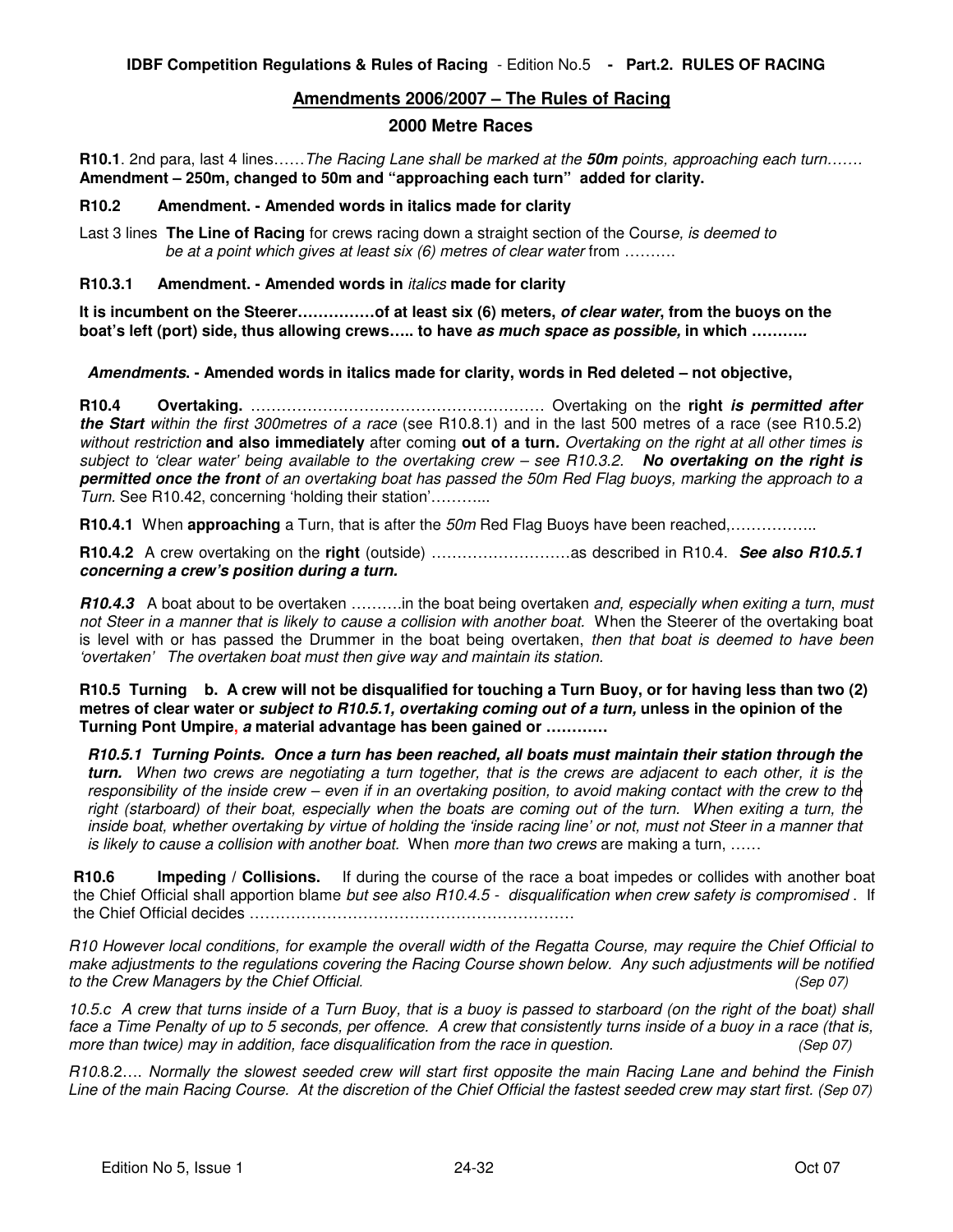**ANNEX to RACING RULE - Number 4** 

# **IDBF DISCIPLINARY CODE**

# **FOR CHAMPIONSHIP AND INTERNATIONAL REGATTAS**

#### **General Conditions.**

1. The Disciplinary Code that follows is intended for use at IDBF Championships and IDBF sanctioned International Regattas and covers the following areas of misconduct:-

- 1.1. Failure by crews to comply with the instructions of race officials.
- 1.2. Verbal abuse between competitors and between competitors and officials.
- 1.3. Conduct by competitors, team officials and race officials likely to bring the sport into disrepute, such as improper behaviour and abusive criticism.
- 1.4. Threat of physical violence or actual physical violence by competitors, team officials or race officials.

2. The IDBF Executive Committee under the authority of Article 44 of the IDBF Statutes lays down the following disciplinary action, which is to be taken in the event of any of the above forms of misconduct occurring during the period of an IDBF Championship event. The period of an event includes misconduct at any time from the day of arrival of a crew at the regatta location to the day of departure, and to incidents that may occur on or off of the competition site, before during and after the actual races.

#### **Failure by crews to comply with the instructions of Officials.**

3. Time Penalties of between 1-5 seconds, added to a crew's actual time in a race, may be awarded by the Chief Official against crews, for example, as follows:-

- 3.1 Failure to leave the embarking area when instructed to by the Boat Marshals.
- 3.2. Failure to obey the instructions of an Umpire.
- 3.3 Failure to come under Starter's Orders when required to do so.
- 3.4. Failure to return to the embarking area when required to do so.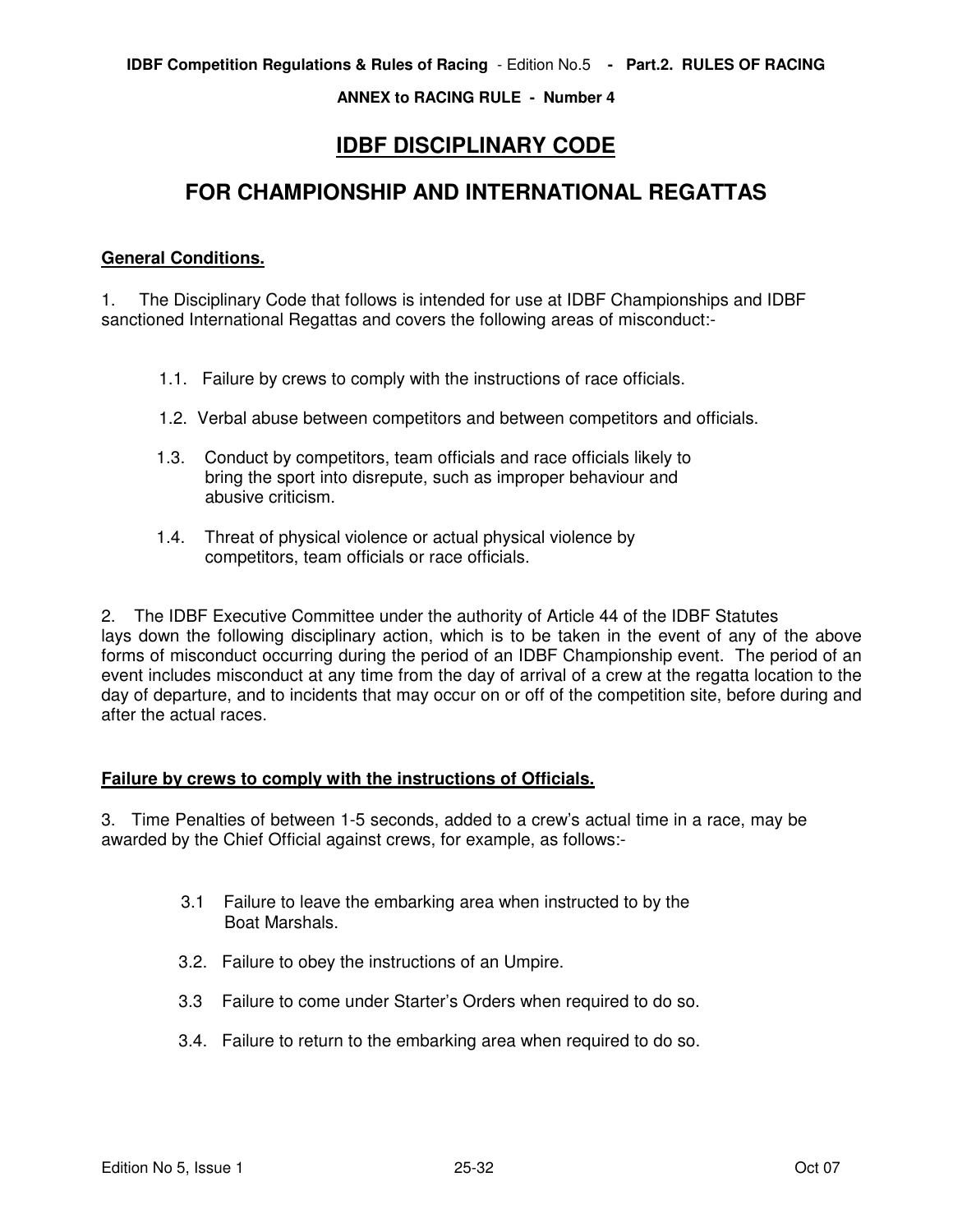#### **Time Penalties.**

4. Before Time Penalties can be awarded a crew must be warned that an offence has occurred and be given the opportunity to respond. In the event that a crew does not respond to the 1st warning, then the Crew Captain must be told by the Race Official concerned, that a 2nd warning has been given and that a report will be made to the Chief Official. The Chief Official is not compelled to award Time Penalties but as a minimum must inform the Team Leader of the crew concerned that any further instances of misconduct will result in disciplinary action being taken against them.

### **Official Warnings.**

5. Warnings may be verbal or through the use of a Black Flag (or Dark Blue Flag if a Black Flag is not available). When a Flag is used then the procedure will be as follows:-

5.1 **WARNING 1.** When an offence has occurred a Black Flag will be raised by the Official and the offence notified to the crew. The Black Flag will then be lowered. If the crew does not respond within a short time then the 2nd warning will be given.

5.2. **WARNING 2.** The Black Flag will be raised again and stay raised until the Crew Captain has acknowledged the offence. The Race Official will then report the offence to the Chief Official. (Boat Marshals will report to the Chief Marshal).

6. When a Time Penalty has been awarded by the Chief Official the initials TP will be annotated against the time shown for the crew concerned on the Results Sheet and on any scoreboard used at the regatta site. There is no appeal against Time Penalties.

#### **False Starts, Jumping the Start, Race Conduct**.

7. Time Penalties awarded by the Starter and Umpires under Racing Rules 6 and 7, do not form part of this Disciplinary Code and should not be awarded instead of taking action under this code. Neither must Time Penalties awarded under Rules 6 and 7 be included in any points total recorded against a crew under this Code.

#### **Verbal abuse between Competitors and between Competitors and Officials**

8. Verbal abuse by competitors against Race Officials will be dealt with as follows:-

8.1. Verbal abuse occurring between crews whilst proceeding to the Start or after the Finish of a race will be dealt with by the Course Umpires in accordance with paragraph 5 above. In addition to Time Penalties, the Chief Official may award Penalty Points for verbal abuse of between 1-3 points per offence. A crew that collects 4 points during a competition will be excluded from the Race Distance in question. A crew that collects 6 or more points will be excluded from the remainder of the competition.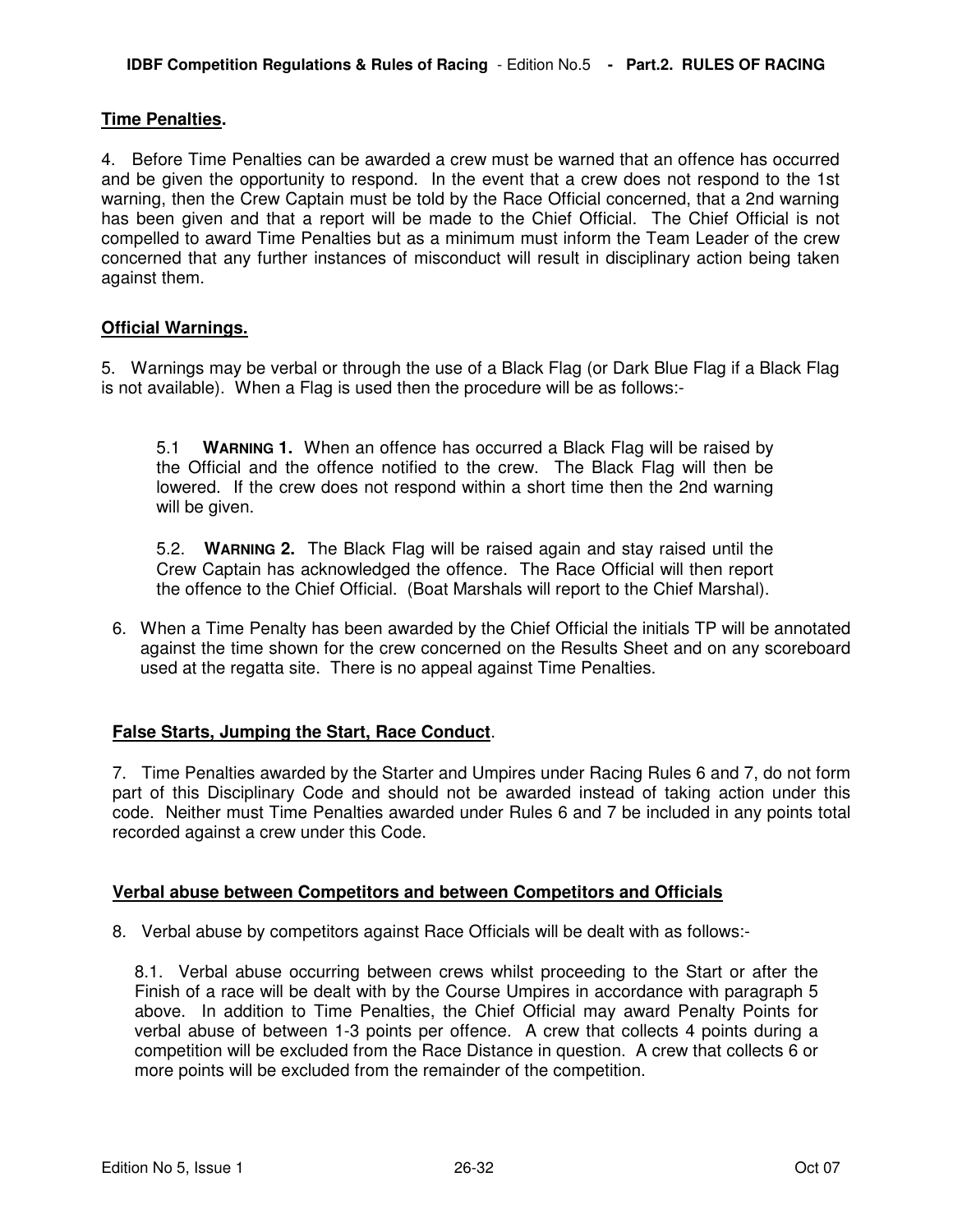8.2. Verbal abuse occurring between crews whilst under Starter's Orders will be dealt with by the Starter, who may award Time Penalties without reference to the Chief Official. The award of Penalty Points always remains with the Chief Official.

8.3**.** Verbal abuse by competitors directed at a Race Official will be dealt with by the Race Official first warning the competitor(s) or Crew Captain of the crew concerned that an offence under this Disciplinary Code is likely to occur. If the abuse continues, the Race Official will inform the person or persons concerned that an offence has occurred and report the matter to the Chief Official. A minimum of 2 Penalty Points will be awarded by the Chief Official in such circumstances and the Team Leader informed of the award. Appeals may be made against Penalty Points.

### **Conduct likely to bring the sport into disrepute**.

9. Any conduct likely to bring the sport into disrepute, such as behaviour considered to be unacceptable in public, aggressive behaviour to members of the public or social bad manners, or any action (or lack of action) that compromises the safety of a crew or individual whilst on the water, will be reported to the Chief Official who will take action under this Disciplinary Code and report the matter to the Competition Jury, where one exists. The Jury must record the details of the incident and may sanction a non-competitor or disqualify a competitor or crew from taking any further part in the competition, irrespective of any previous action that may already have been taken, during the competition, against the person or persons concerned.

10. If during an IDBF Championships a competitor refuses to take a Doping Control Test, when requested to do so, or fails to provide a sample, as required by the IDBF Anti-Doping Policy, the competitor concerned shall be excluded by the Jury, from taking any further part in the Championships under this paragraph of the IDBF Disciplinary Code. The Chairman of the Jury shall report the exclusion and the reasons why, to both the IDBF Executive Committee and the IDBF Member Association to which the competitor belongs, for them to decide what further action, if any, is to be taken. The competitor concerned is also to be informed of the Jury's action.

11. At a IDBF Championship Regatta, the decision of the Jury is final. At an IDBF sanctioned event, an appeal against the decision of the Jury may be made to the IDBF Secretariat for consideration by the IDBF Executive Committee.

#### **Threat of violence or actual physical violence**

12. Any threat of violence or actual violence occurring during the period of an event between any participants will be reported to the Chief Official. The Chief Official will disqualify the person or persons concerned and the crew from taking any further part in the competition. The Chief Official will also report the matter to the Jury as above. The Jury will investigate the circumstances surrounding the incident and make a written report to the IDBF Executive Committee who may take further action against the IDBF Member concerned under IDBF Bye-Law 8.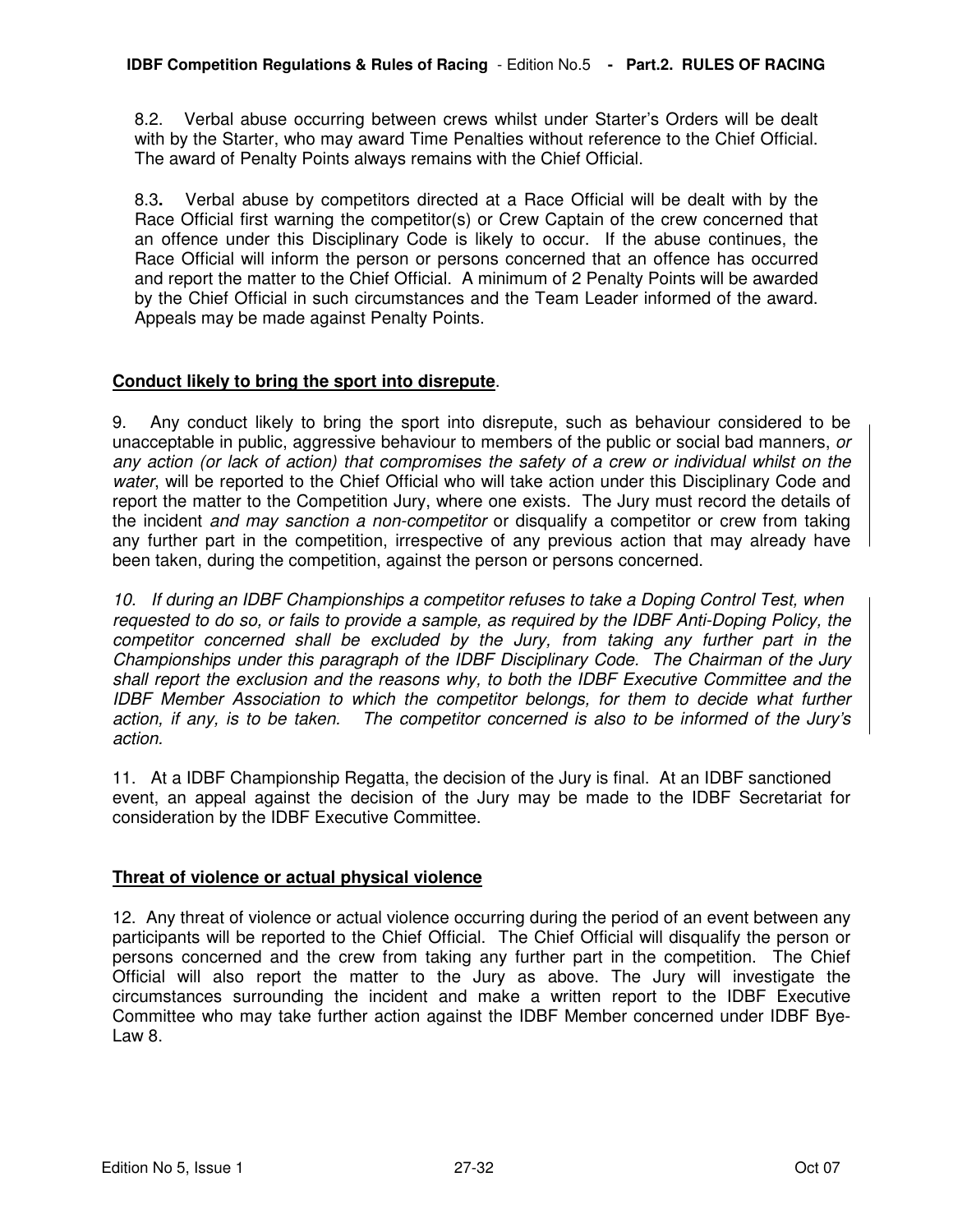**Spare Page**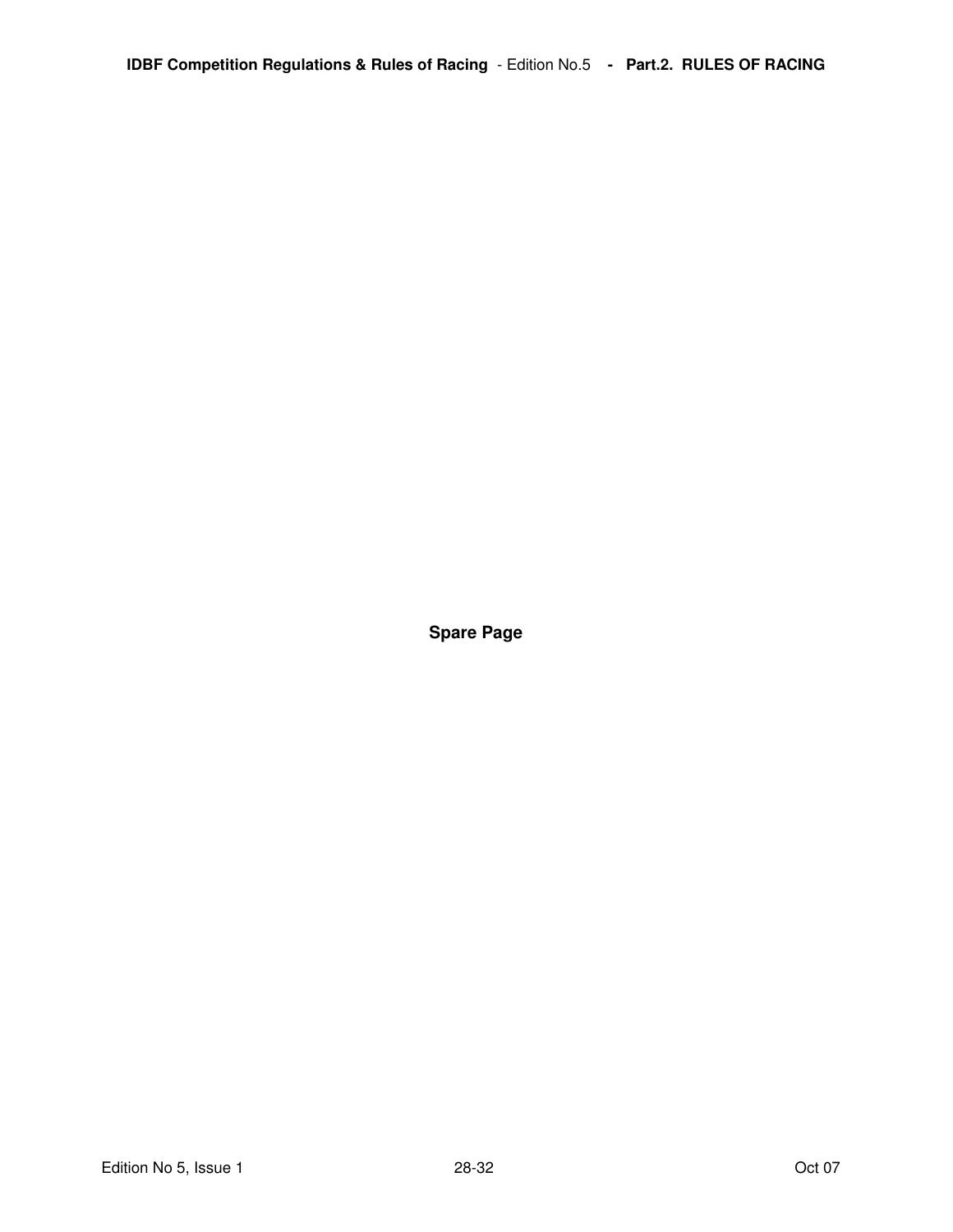参见比赛规则第 R9.1条 **Rule Of Racing R9.1 Refers** 

|                        |                                                                                                                      | 抗议<br><b>IDBF RACING PROTEST FORM</b> |                                   |                                                                                                                                                                                                                                     |
|------------------------|----------------------------------------------------------------------------------------------------------------------|---------------------------------------|-----------------------------------|-------------------------------------------------------------------------------------------------------------------------------------------------------------------------------------------------------------------------------------|
|                        |                                                                                                                      | (White Paper)                         |                                   |                                                                                                                                                                                                                                     |
| 代表队名称:<br>Team Name:   |                                                                                                                      |                                       |                                   |                                                                                                                                                                                                                                     |
| 领队姓名:<br>Team Manager: | <u> 1980 - Johann John Stone, mars eta bainar eta bainar eta baina eta baina eta baina eta baina eta baina eta b</u> |                                       |                                   |                                                                                                                                                                                                                                     |
| 比赛号<br>Race Number:    | the control of the control of the                                                                                    | 赛道号                                   | Lane Number _____________________ |                                                                                                                                                                                                                                     |
| 抗议                     |                                                                                                                      |                                       |                                   |                                                                                                                                                                                                                                     |
|                        |                                                                                                                      |                                       |                                   |                                                                                                                                                                                                                                     |
|                        |                                                                                                                      |                                       |                                   |                                                                                                                                                                                                                                     |
|                        |                                                                                                                      |                                       |                                   |                                                                                                                                                                                                                                     |
|                        |                                                                                                                      |                                       |                                   |                                                                                                                                                                                                                                     |
|                        |                                                                                                                      |                                       |                                   |                                                                                                                                                                                                                                     |
| 签名<br>Signature:       | <b>Team Manager</b>                                                                                                  |                                       | 时间:                               | <b>Time:</b> The contract of the contract of the contract of the contract of the contract of the contract of the contract of the contract of the contract of the contract of the contract of the contract of the contract of the co |
| <b>Print Name:</b>     |                                                                                                                      |                                       |                                   |                                                                                                                                                                                                                                     |
| Race Control 赛事管理      |                                                                                                                      |                                       |                                   |                                                                                                                                                                                                                                     |
| 签名:<br>Signature:      |                                                                                                                      |                                       | 时间:<br>Time:                      |                                                                                                                                                                                                                                     |
| <b>Fee Received</b>    |                                                                                                                      | 缴费                                    |                                   |                                                                                                                                                                                                                                     |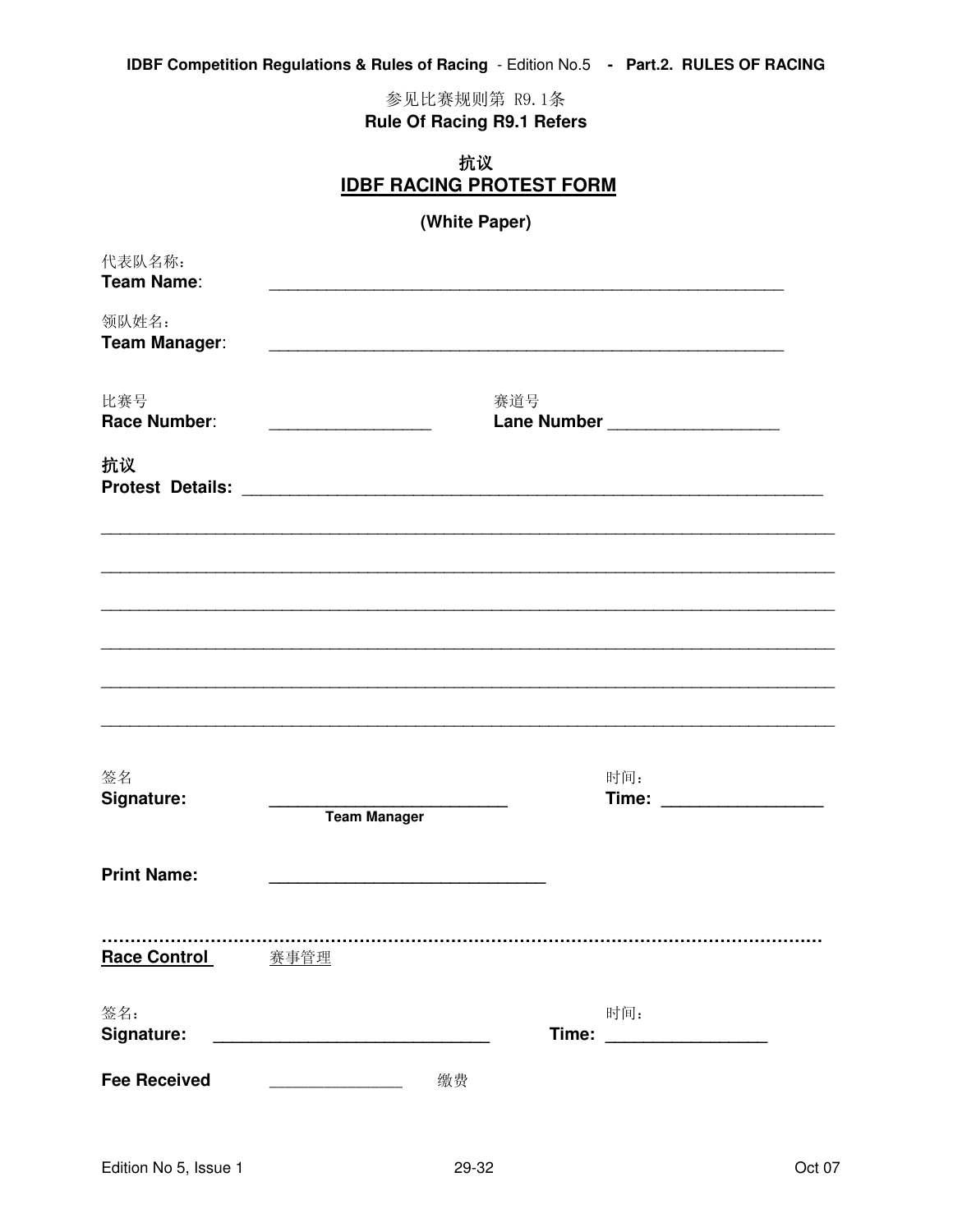IDBF Competition Regulations & Rules of Racing - Edition No.5 - Part.2. RULES OF RACING **Competition Committee's Decision.** 

| Details: |                             |      |      |
|----------|-----------------------------|------|------|
|          |                             |      |      |
|          |                             |      |      |
|          |                             |      |      |
|          |                             |      |      |
|          |                             |      |      |
|          |                             |      |      |
|          |                             |      |      |
|          |                             |      |      |
|          |                             |      |      |
|          |                             |      |      |
|          |                             |      |      |
|          |                             |      |      |
|          |                             |      |      |
|          |                             |      |      |
|          |                             |      |      |
|          |                             |      |      |
|          |                             |      |      |
|          |                             |      |      |
|          |                             |      |      |
|          |                             |      |      |
|          |                             |      |      |
|          |                             |      |      |
|          |                             |      |      |
|          |                             | Time | Date |
|          | Signed<br>Chief Official    |      |      |
|          |                             |      |      |
|          |                             |      |      |
|          | Signed<br>Team/Crew Manager |      | Date |
|          |                             |      |      |
|          |                             |      |      |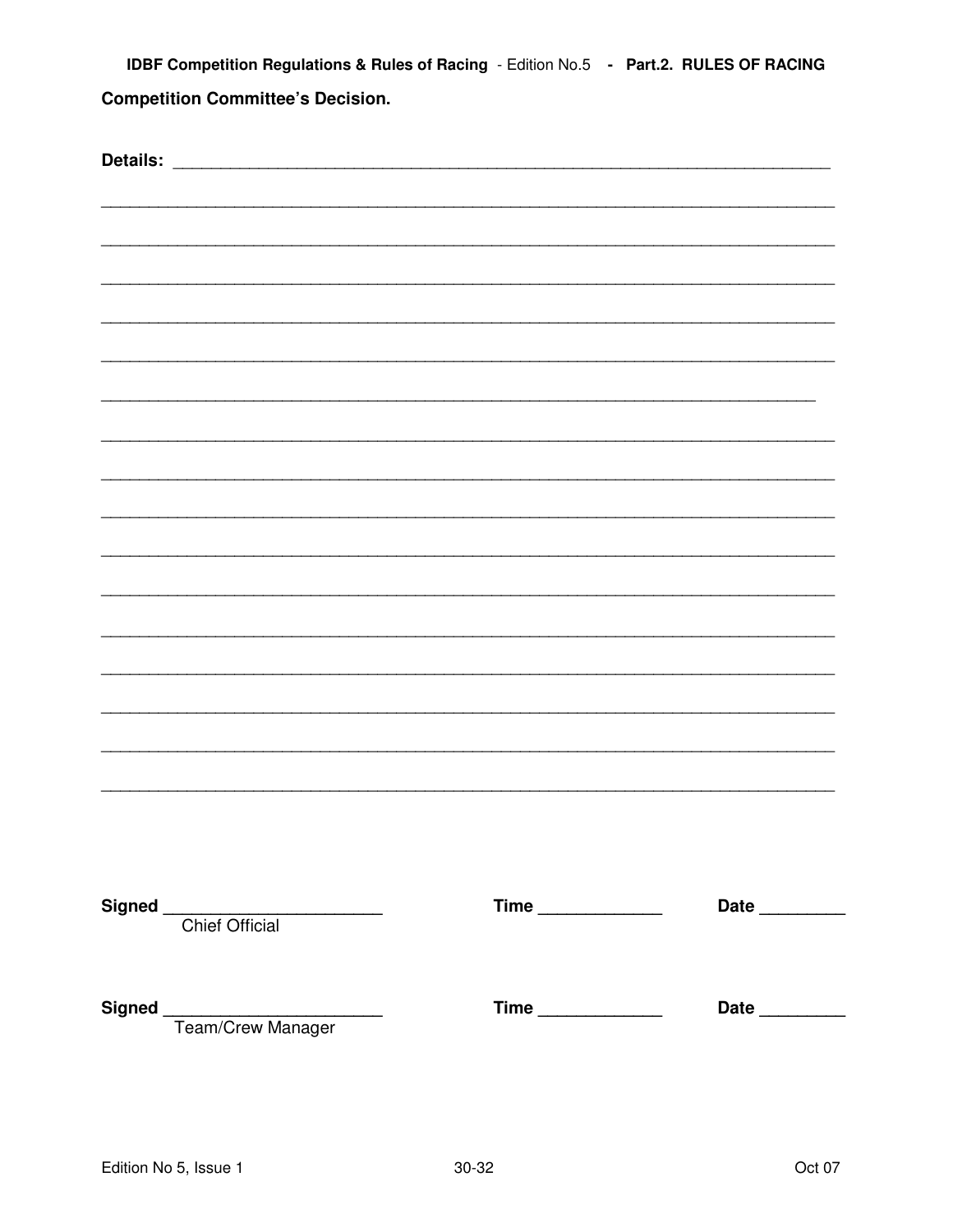**IDBF Competition Regulations & Rules of Racing** - Edition No.5 **- Part.2. RULES OF RACING** 

参见比赛规则第R9.7条 **Rule of Racing R9.7 refers** 

# 国龙联会赛事申诉表

### **IDBF RACING APPEAL FORM**

(黄色纸) **(Yellow Paper)** 

| Team Name:<br>代表队名称:                                             |                            |  |
|------------------------------------------------------------------|----------------------------|--|
| <b>Team Manager</b><br>领队姓名:                                     |                            |  |
| <b>Race Number</b><br>比赛号:                                       | <b>Lane Number</b><br>赛道号: |  |
| <b>Appeal Details:</b><br>申诉详情:                                  |                            |  |
|                                                                  |                            |  |
|                                                                  |                            |  |
|                                                                  |                            |  |
|                                                                  |                            |  |
| Signature:<br>签名:<br><b>Team Manager</b>                         | Time:                      |  |
| <u> 1989 - Johann Barbara, martxa alemaniar a</u><br><b>Name</b> |                            |  |
| Race Control 赛事管理                                                |                            |  |
| Signature:<br>签名:                                                | Time:<br>时间:               |  |
| Fee Received 缴费:                                                 | (amount)                   |  |
| <b>IDBF Jury's Decision.</b>                                     |                            |  |